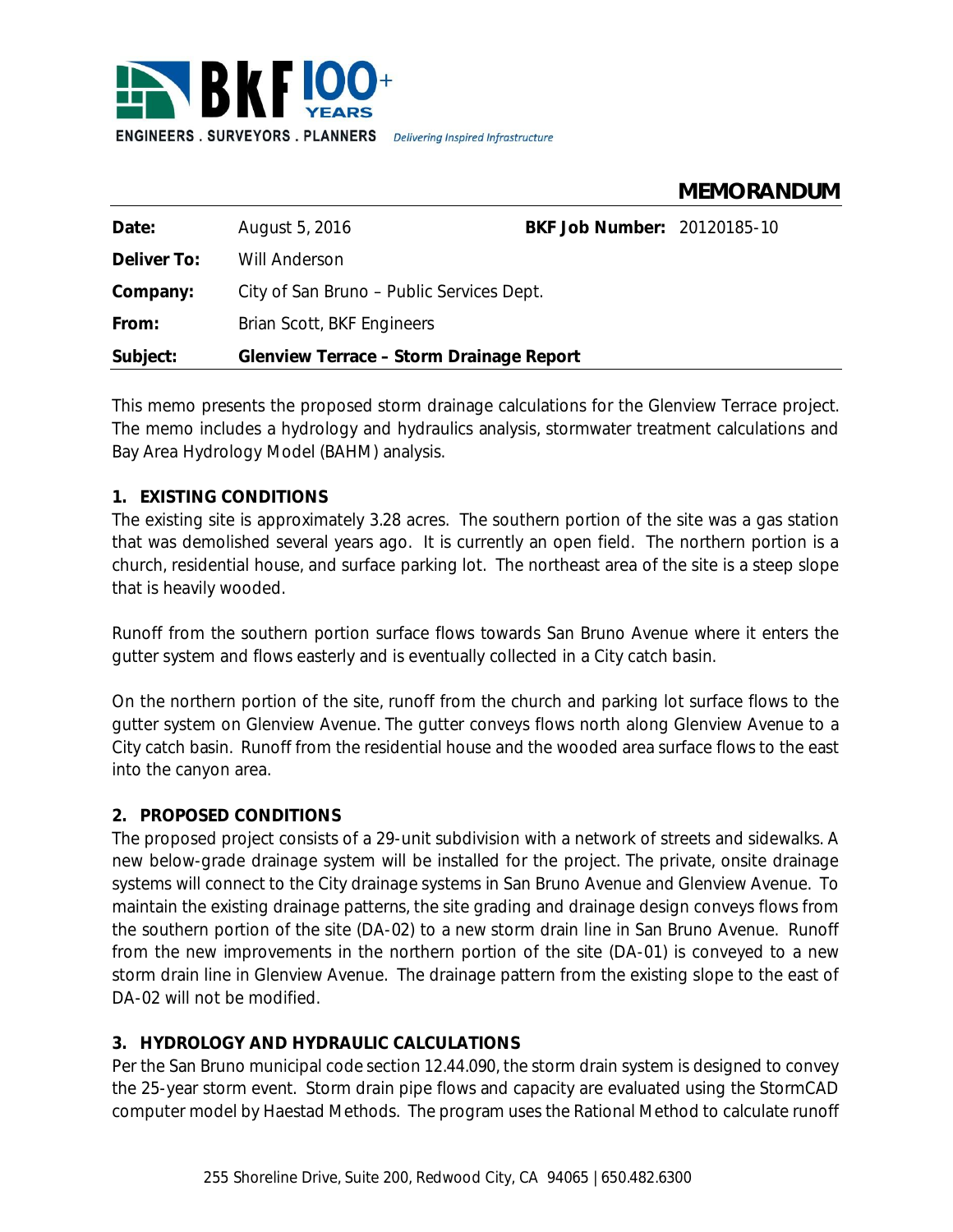

flows and Manning's Equation to analyze flow in pipes. The following describes the variables used by the program:

# **Runoff Coefficient (Per San Bruno Municipal Code)**

- The runoff coefficient for landscaped areas is 0.35.
- The runoff coefficient for paved areas and roofs is 0.95.

# **Rainfall Intensity Duration Frequency Curve**

Rainfall intensities were obtained from the Crestmoor (Glenview) Neighborhood Reconstruction project. The 25-year intensity, with a time of concentration of 10-minutes, equals 2.85 in/hr.

# **Drainage Area**

The proposed drainage areas for the site are shown on Figure 1.

# **Time of Concentration**

A minimum time of concentration of 10-minutes is used for this analysis.

# **Pipe Roughness**

A Manning's roughness coefficient of 0.012 is used for PVC pipe.

# **Tailwater Elevation**

For a conservative analysis, we assumed the existing City storm drain pipe at the point of connection is full and the starting tail-water elevation is the top of the pipe.

# **Hydraulic Grade Line**

The 25-year hydraulic grade line (HGL) will be contained within the storm drainage system and at least 6-inches below the flow line elevation at catch basins.

Tables A1, A2 and A3 present the 25-year hydrology and hydraulic calculations. Figure 1 shows the StormCAD model pipe and node network.

# **4. STORMWATER TREATMENT**

As required by the Municipal Regional Permit, runoff from newly created impervious surfaces will be treated prior to entering the City storm drain system. There will two large bioretention facilities to treat runoff. BMP#1 will treat runoff from DA-01 and BMP#2 will treat runoff from the DA-02. The size of the bioretention facilities has been calculated using the "Combination Flow and Volume Design Basis" as described in Chapter 5 of the San Mateo County C.3 Stormwater Technical Guidance.

In addition to providing stormwater treatment, the bioretention areas will also serve as detention basins to control the rate of runoff to meet the hydromodification requirements. As shown in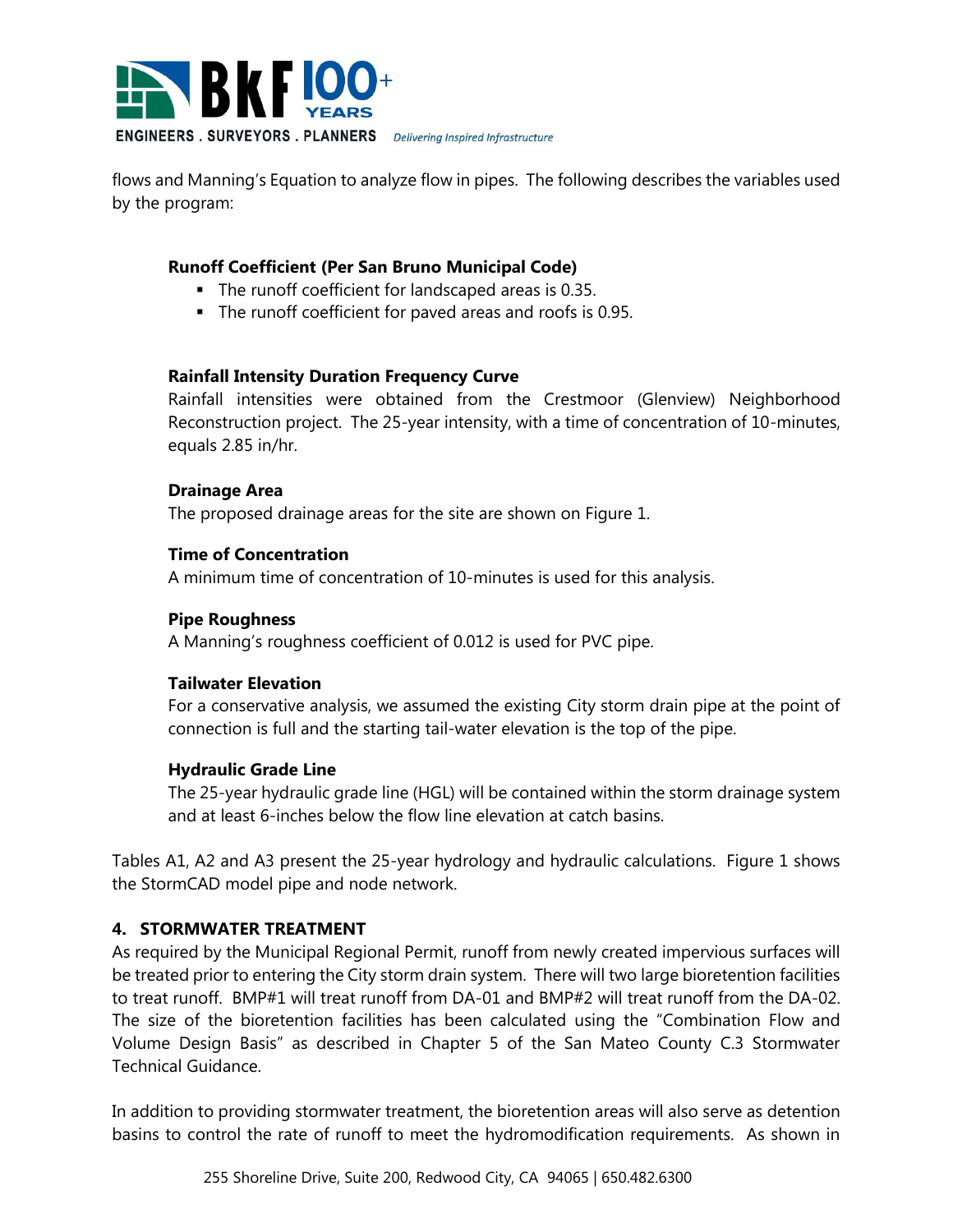

Tables A4 and A5, the ponding depths in the bioretention areas for the water quality storm event (0.2 in/hr) do not exceed 12-inches. For larger storm events, ponding depths in BMP #1 will exceed 12-inches to meet the hydromodification requirements.

# **5. BAY AREA HYDROLOGY MODEL (BAHM)**

As required by the Municipal Regional Permit, the Project is required to attenuate runoff associated with the increase in runoff created by more impervious area. The BAHM program is used to analyze the Project's flows as prescribed in the Municipal Regional Permit (MRP). The goal of the HM program is to control the flow to match pre-project runoff flow rate and duration from 10 percent of the pre-project 2-year peak flow up to the pre-project 10-year peak flow. Stormwater attenuation will be achieved in the stormwater treatment BMPs by adding a riser structure with or without orifices, sizing larger pipes for storage, adding a weir structure with a small orifice, and adjusting the depth of the BMP as necessary.

The project is broken into two Points of Compliance (POC) for HM evaluation. The POCs are consistent with the pre-project runoff drainage pattern. POC 1 corresponds with the DA-01 improvements which drain to BMP #1 in the post-project condition and POC 2 corresponds with the DA-02 improvements which drain to BMP #2 in the post-project condition. The pre-project land uses that were modeled are shown on sheets C3.0-C3.1 of the Vesting Tentative Tract Map (VTTM). Sheet C3.0 shows the DA-01 site as undeveloped. It should be noted that a gas station existed on the DA-01 site for many years and was removed in the early 2000s. Since the DA-01 site was previously developed and generated more runoff to the City storm drain system than an undeveloped site, our analysis is very conservative. Post-project land uses modeled are shown on sheets C7.0-C7.1 of the VTTM.

Modeling results showing full compliance with the HM requirements for POC 2 and partial compliance for POC 1 are shown on the attached report, which is a direct output from the BAHM program.

# **Low Flow Issue**

As shown in the attached report, HM for POC 1 has been met for the flow ranges 0.038 to 0.403 cfs, equivalent to 25 percent of the 2-year up to the 10-year peak flow. However, HM for POC 1 did not meet the flow ranges 0.014 cfs (6.3 gallons per minute - gpm) to 0.035 cfs (15.7 gpm), equivalent to 10 percent of the 2-yr and 25 percent of the 2-year peak flow, respectively.

These lower flow ranges cannot be detained for this project due to the practical limitations of detaining very small flow rates. For example, the most downstream manhole for POC 1 contains a 24-inch high weir with a 1-inch diameter orifice at the bottom of the weir to restrict the flow. Even with a 1-inch diameter orifice, the lower flow rates listed above cannot be detained. If the size of the orifice is reduced less than 1-inch diameter, the orifice size becomes so small it will create a long term maintenance issue due to clogging.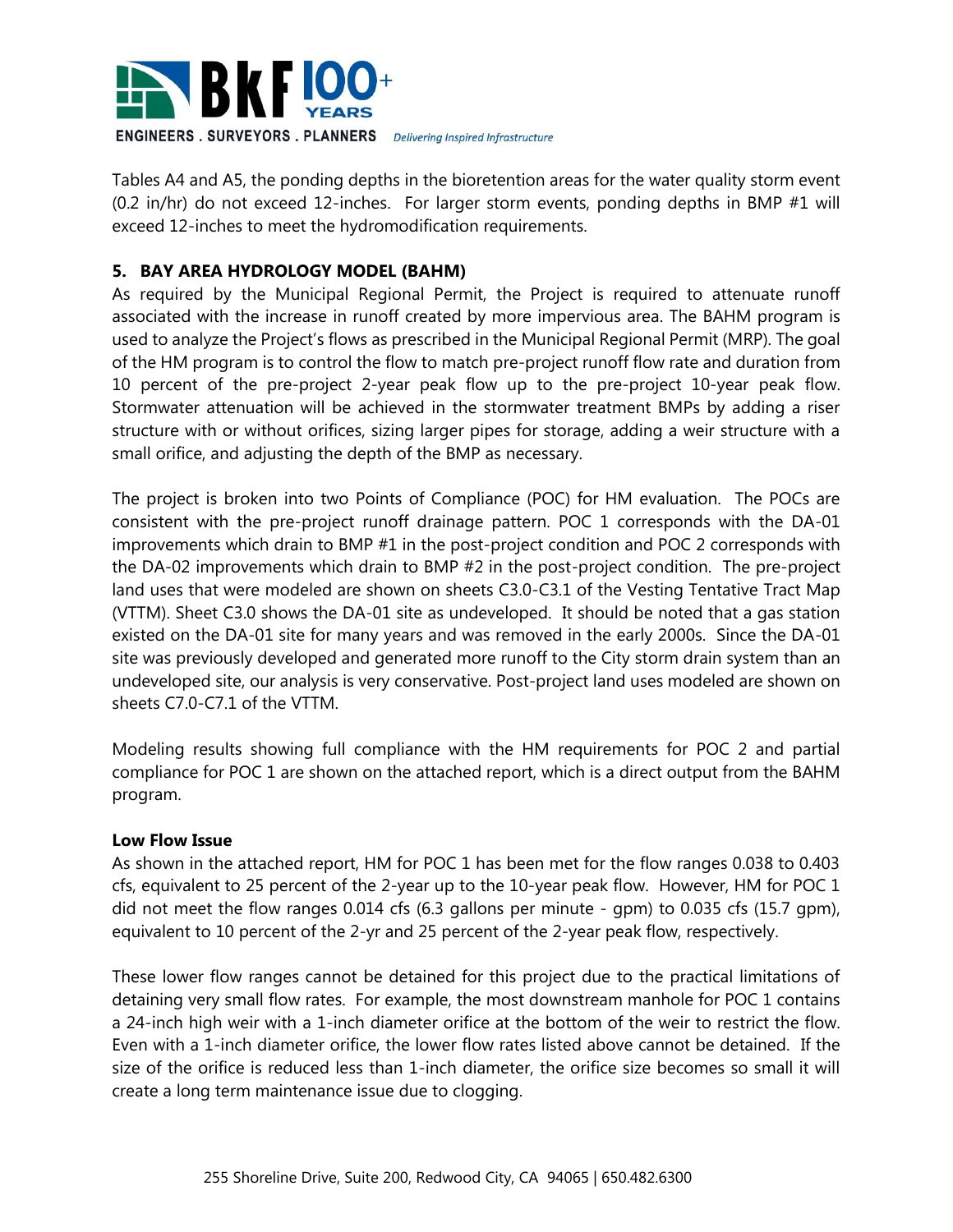

### **HM Facilities**

The size and number of orifices and riser heights were determined by the iterative BAHM modeling process to control the outflow of site runoff to match pre-construction rates. Design parameters for the risers and orifices (i.e. heights, orifice diameter, and number of orifices) are entered into the BAHM modeling program and the output is reviewed to check if the postconstruction rate of runoff complies with pre-construction rates. This iterative process continues until the results are satisfactory.

The BMPs include the following facilities for HM compliance:

#### BMP #1

- 6-inch diameter riser 1.7-feet above surface flowline with three 1.5-inch orifices 0.5-feet above surface flowline
- 24-inch high weir structure with 1-inch diameter orifice in downstream manhole (with 46 lf of 24-inch diameter pipe for storage)
- The 0.5-feet height of the orifices was designed to allow for 5.8-inches of ponding (Per Table A4) for treatment purposes.

#### BMP #2

- 6-inch diameter riser 0.88-feet above surface flowline with no orifices
- 24-inch high weir structure with 2-inch diameter orifice in downstream drop inlet (with 110 lf of 24-inch diameter pipe for storage)
- The 0.88-foot height of the riser was designed to allow for 10.4-inches of ponding (Per Table A5) for treatment purposes.

The rim elevations of the drop inlet overflow structures were designed to be slightly higher than the risers for redundancy should the risers and orifices get clogged.

K:\MAIN\2012\120185\06 Design\C Storm Drain System\Drainage Report\20160208\_VTTM\_Seventh Submittal\2016-02-19\_Glenview Terrace\_Storm Drainage Report.docx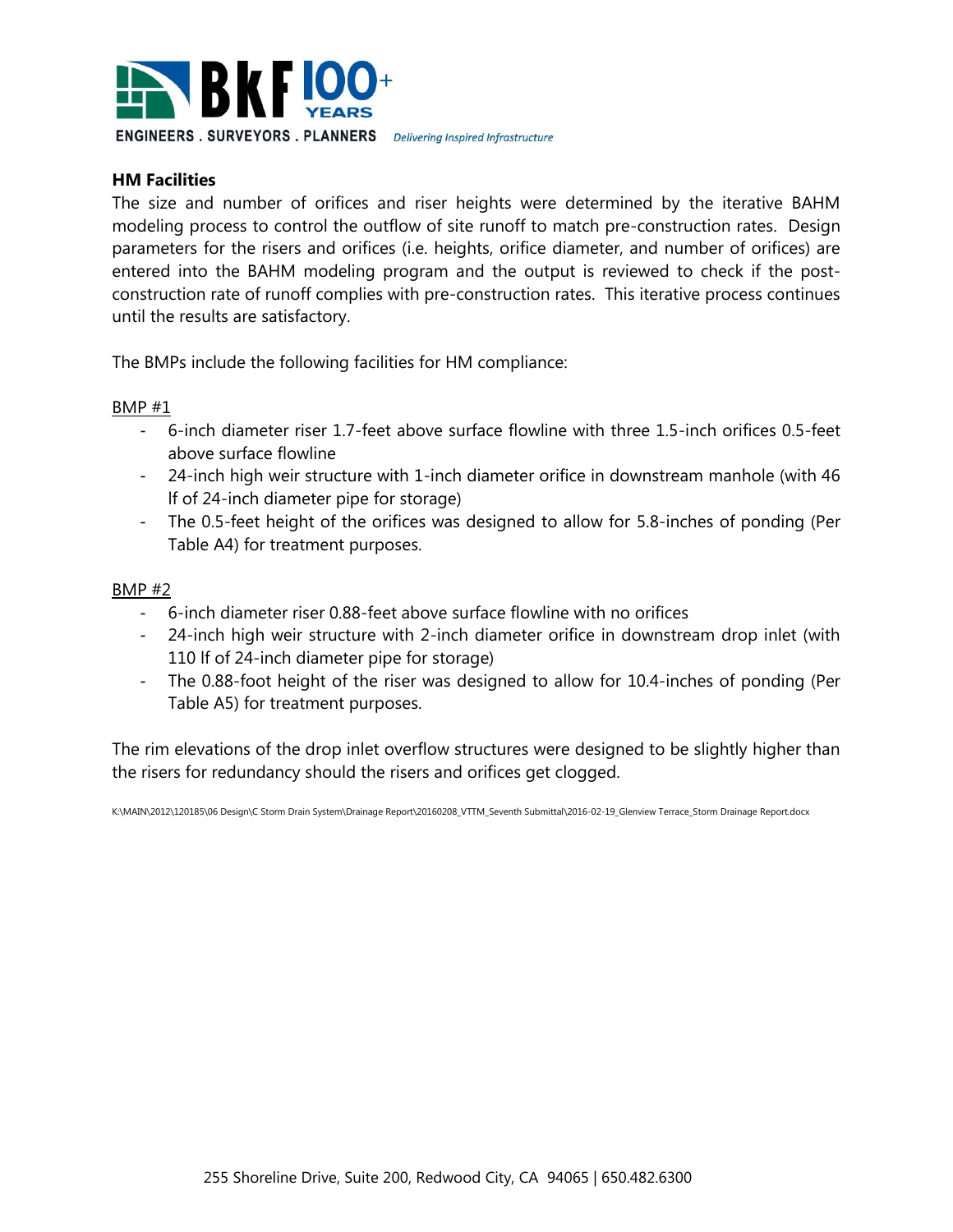# **TABLE A1 GLENVIEW TERRACE DRAINAGE AREAS**

| Pervious, $C =$   | 0.35 |
|-------------------|------|
| Impervious, $C =$ | 0.95 |

#### **DA-01**

| Drainage Area                    | Total Area (SF) | Total Area (AC) | Impervious Area (SF) | Pervious Area (SF) | $C_{W}$     |
|----------------------------------|-----------------|-----------------|----------------------|--------------------|-------------|
| DA 1-1                           | 2301            | 0.05            | 1284                 | 1017               | 0.68        |
| <b>DA1-2a</b>                    | 1996            | 0.05            | 1365                 | 631                | 0.76        |
| DA1-2b                           | 2205            | 0.05            | 1283                 | 922                | 0.70        |
| DA1-3a                           | 6410            | 0.15            | 3874                 | 2536               | 0.71        |
| DA1-3b                           | 8129            | 0.19            | 3914                 | 4215               | 0.64        |
| DA1-4                            | 17183           | 0.39            | 13308                | 3875               | 0.81        |
| DA1-5                            | 5307            | 0.12            | 3404                 | 1903               | 0.73        |
| DA1-6                            | 2976            | 0.07            | 198                  | 2778               | 0.39        |
|                                  | 46507           | 1.07            | 28630                | 17877              | 0.72        |
| MODELING MODIFICATIONS for DA-01 |                 |                 |                      |                    |             |
| Drainage Area                    | Total Area (SF) | Total Area (AC) | Impervious Area (SF) | Pervious Area (SF) | $C_{\rm w}$ |
| DA 1-2 & 4                       | 21384           | 0.49            | 15956                | 5428               | 0.80        |

#### **DA-02**

| Drainage Area | Total Area (SF) | Total Area (AC) | Impervious Area (SF) | Pervious Area (SF) | $C_{w}$ |
|---------------|-----------------|-----------------|----------------------|--------------------|---------|
| DA2-1         | 6920            | 0.16            | 5867                 | 1053               | 0.86    |
| DA2-2         | 7550            | 0.17            | 5660                 | 1890               | 0.80    |
| DA2-3a        | 6031            | 0.14            | 4293                 | 1738               | 0.78    |
| $DA2-3b$      | 2812            | 0.06            | 1291                 | 1521               | 0.63    |
| DA2-4         | 9402            | 0.22            | 5082                 | 4320               | 0.67    |
| DA2-5         | 9586            | 0.22            | 7534                 | 2052               | 0.82    |
| DA2-6         | 5125            | 0.12            | 3065                 | 2060               | 0.71    |
| DA2-8         | 1723            | 0.04            | 568                  | 1155               | 0.55    |
| DA2-9         | 9337            | 0.21            | 7710                 | 1627               | 0.85    |
| DA2-10a       | 6466            | 0.15            | 3656                 | 2810               | 0.69    |
| DA2-10b       | 8068            | 0.19            | 5455                 | 2613               | 0.76    |
| DA2-11        | 4442            | 0.10            | 378                  | 4064               | 0.40    |
|               | 77462           | 1.78            | 50559                | 26903              | 0.74    |

# **MODELING MODIFICATIONS for DA-02**

| Drainage Area  |       |      | Total Area (SF) Total Area (AC) Impervious Area (SF) | Pervious Area (SF) | ◡៶៱៲ |
|----------------|-------|------|------------------------------------------------------|--------------------|------|
| DA 2-1 & 2     | 4470  | J.33 | 11527                                                | 2943               | 0.83 |
| DA 2-4 & 5 & 9 | 28325 | ).65 | 20326                                                | 7999               | ງ.78 |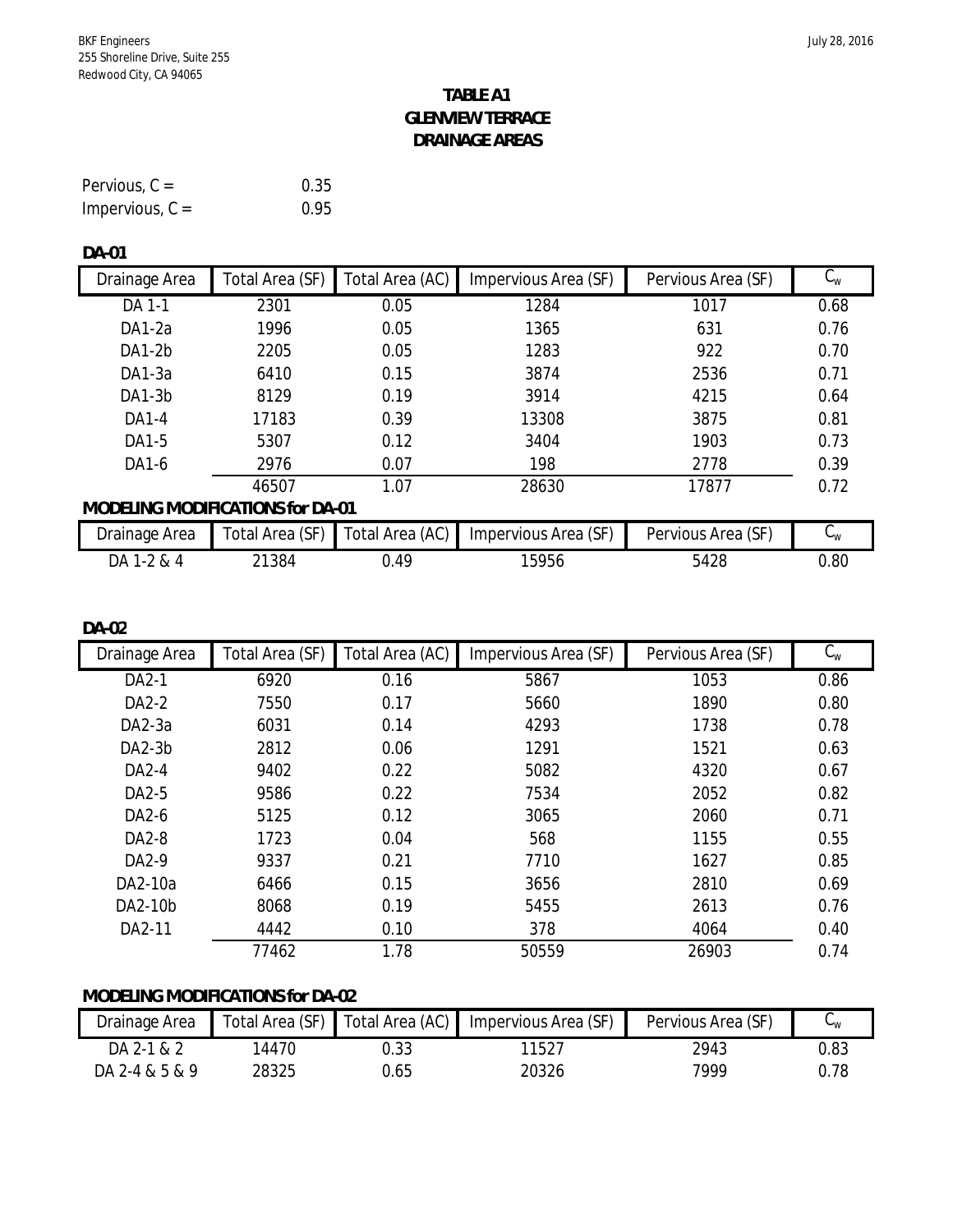#### **TABLE A2 GLENVIEW SAN BRUNO DRAINAGE CALCULATIONS 25 Year Storm Hydrology**

| Node $\overline{^{(1)}}$ | Ground                | Sump              | Inlet   | Lateral | Inlet | Inlet   |         | Cumulative Cumulative | Inlet | System              |           |                          |
|--------------------------|-----------------------|-------------------|---------|---------|-------|---------|---------|-----------------------|-------|---------------------|-----------|--------------------------|
| $\#$                     | Elevation             | Elevation         | Area    | Area    | C     | $C^*A$  | Area    | $C^*A$                | Tc    | Tc                  | Intensity | Discharge <sup>(3)</sup> |
|                          | $(ft)$ <sup>(1)</sup> | (f <sup>t</sup> ) | (acres) | (acres) |       | (acres) | (acres) | (acres)               |       | (minutes) (minutes) | (in/hr)   | (cfs)                    |
| Outfall 1                |                       |                   |         |         |       |         |         |                       |       |                     |           |                          |
| $I-2L-1$                 | 467.8                 | 464.6             | 0.12    |         | 0.75  | 0.09    | 0.12    | 0.09                  | 10.0  | 10.00               | 2.85      | 0.3                      |
| $I - 4$                  | 474.7                 | 469.0             | 0.33    |         | 0.67  | 0.22    | 0.33    | 0.22                  | 10.0  | 10.00               | 2.85      | 0.6                      |
| $-3$                     | 467.5                 | 464.5             | 0.49    |         | 0.79  | 0.39    | 0.82    | 0.61                  | 10.0  | 10.60               | 2.79      | 1.7                      |
| $I-2$                    | 467.5                 | 464.4             | (N/A)   | 0.12    | (N/A) | 0.00    | 0.94    | 0.70                  | 5.0   | 10.63               | 2.78      | 2.0                      |
| $I-1$                    | 467.0                 | 464.1             | 0.05    |         | 0.68  | 0.03    | 0.99    | 0.73                  | 5.0   | 10.81               | 2.77      | 2.0                      |
|                          |                       |                   |         |         |       |         |         |                       |       |                     |           |                          |
| Outfall 2                |                       |                   |         |         |       |         |         |                       |       |                     |           |                          |
| $I-8$                    | 464.0                 | 459.7             | 1.07    |         | 0.72  | 0.77    | 1.07    | 0.77                  | 10.8  | 10.80               | 2.77      | 2.2                      |
| $I - 7$                  | 466.0                 | 457.5             | (N/A)   |         | (N/A) | 0.00    | 1.07    | 0.77                  | 5.0   | 10.84               | 2.76      | 2.2                      |
| $I-6$                    | 460.6                 | 455.6             | (N/A)   |         | (N/A) | 0.00    | 1.07    | 0.77                  | 5.0   | 10.87               | 2.76      | 2.1                      |
|                          |                       |                   |         |         |       |         |         |                       |       |                     |           |                          |
| Outfall 3                |                       |                   |         |         |       |         |         |                       |       |                     |           |                          |
| CB-2LL-1                 | 446.0                 | 443.3             | 0.04    |         | 0.55  | 0.02    | 0.04    | 0.02                  | 10.0  | 10.00               | 2.85      | 0.1                      |
| CB-2L-1                  | 448.8                 | 443.5             | 0.20    |         | 0.72  | 0.14    | 0.20    | 0.14                  | 10.0  | 10.00               | 2.85      | 0.4                      |
| $CB-6$                   | 461.9                 | 455.9             | 0.12    |         | 0.66  | 0.08    | 0.12    | 0.08                  | 10.0  | 10.00               | 2.85      | 0.2                      |
| <b>CB-5L-1</b>           | 466.0                 | 459.7             | 0.33    |         | 0.69  | 0.23    | 0.33    | 0.23                  | 10.0  | 10.00               | 2.85      | 0.7                      |
| $CB-5$                   | 457.1                 | 451.1             | (N/A)   |         | (N/A) | 0.00    | 0.33    | 0.23                  | 5.0   | 10.28               | 2.82      | 0.7                      |
| $CB-4$                   | 454.9                 | 448.9             | 0.65    |         | 0.77  | 0.50    | 0.98    | 0.81                  | 10.0  | 10.35               | 2.81      | 2.3                      |
| $CB-3$                   | 446.1                 | 443.1             | (N/A)   |         | (N/A) | 0.00    | 0.98    | 0.81                  | 5.0   | 10.47               | 2.80      | 2.3                      |
| $CB-2$                   | 445.2                 | 442.8             | (N/A)   | 0.24    | (N/A) | 0.00    | 1.22    | 0.97                  | 5.0   | 10.57               | 2.79      | 2.7                      |
| $CB-1$                   | 444.9                 | 442.6             | 0.33    |         | 0.83  | 0.27    | 1.55    | 1.25                  | 10.0  | 10.63               | 2.79      | 3.5                      |
|                          |                       |                   |         |         |       |         |         |                       |       |                     |           |                          |
| Outfall 4                |                       |                   |         |         |       |         |         |                       |       |                     |           |                          |
| $CB-9$                   | 442.9                 | 438.8             | 1.78    |         | 0.73  | 1.30    | 1.78    | 1.30                  | 10.7  | 10.70               | 2.78      | 3.6                      |
| $CB-8$                   | 443.0                 | 438.6             | (N/A)   |         | (N/A) | 0.00    | 1.78    | 1.30                  | 5.0   | 10.74               | 2.77      | 3.6                      |
| $CB-7$                   | 443.0                 | 437.4             | (N/A)   |         | (N/A) | 0.00    | 1.78    | 1.30                  | 5.0   | 11.13               | 2.73      | 3.6                      |
|                          |                       |                   |         |         |       |         |         |                       |       |                     |           |                          |
|                          |                       |                   |         |         |       |         |         |                       |       |                     |           |                          |

Notes

(1) See Exhibit for node locations

 $(2)$  ft = feet, in/hr = inches/hour rainfall, cfs = cubic feet per second

(3) Discharge is from the Rational Method,  $Q = CIA$ 

(4) Based on a 10-minute time of concentration

(5) Intensity Duration Frequency curve (IDF) taken from other San Bruno Project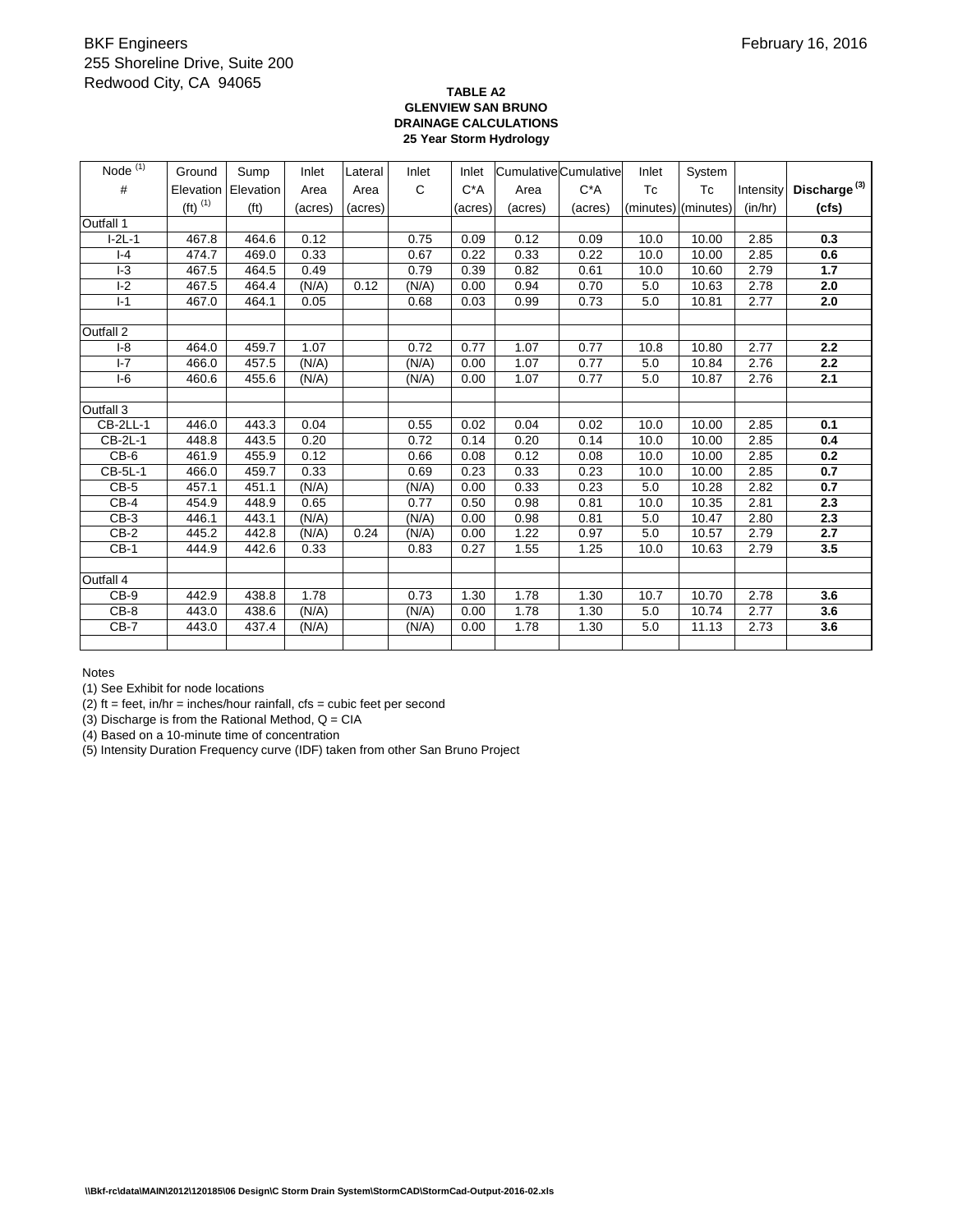#### February 16, 2016

# **TABLE A3 GLENVIEW SAN BRUNO DRAINAGE CALCULATIONS 25 Year Storm Hydraulics**

| Pipe      | Upstream | Downstream        | Total                               | Capacity @  | Pipe $(5)$ |        | Constructed | Pipe                        |          | Invert     |          | Ground/Rim |          | HGL             |                          | Upstream |                |
|-----------|----------|-------------------|-------------------------------------|-------------|------------|--------|-------------|-----------------------------|----------|------------|----------|------------|----------|-----------------|--------------------------|----------|----------------|
|           | Node     | Node              | Discharge <sup>(3)</sup>            | Constructed | Size       | Lenath | Slope       | Roughness                   |          | Elevation  |          | Elevation  |          | Elevation $(4)$ | Freeboard <sup>(2)</sup> | Cover    | Velocity       |
|           |          |                   | $(cfs)$ <sup><math>(1)</math></sup> | Slope (cfs) | (inches)   | (feet) | (ft/ft)     | (Mannings n) <sup>(A)</sup> | Upstream | Downstream | Upstream | Downstream | Upstream | Downstream      | (feet)                   | (feet)   | $({\rm ft/s})$ |
| Outfall 1 |          |                   |                                     |             |            |        |             |                             |          |            |          |            |          |                 |                          |          |                |
| $P-2L-1$  | $I-2L-1$ | $I-2$             | 0.3                                 | 3.1         | 12         | 32     | 0.006       | 0.012                       | 464.60   | 464.40     | 467.80   | 467.50     | 465.24   | 465.24          | 2.6                      | 2.2      | 2.4            |
| $P-4$     | $ -4$    | $I-3$             | 0.6                                 | 6.1         | 12         | 180    | 0.025       | 0.012                       | 469.00   | 464.50     | 474.70   | 467.50     | 469.33   | 465.34          | 5.4                      | 4.7      | 5.0            |
| $P-3$     | $ -3$    | $\overline{1}$ -2 | 1.7                                 | 3.9         | 12         | 10     | 0.010       | 0.012                       | 464.50   | 464.40     | 467.50   | 467.50     | 465.29   | 465.29          | 2.2                      | 2.0      | 4.8            |
| $P-2$     | $-2$     | $I-1$             | 2.0                                 | 3.1         | 12         | 46     | 0.007       | 0.012                       | 464.40   | 464.10     | 467.50   | 467.00     | 465.22   | 465.13          | 2.3                      | 2.1      | 4.2            |
| $P-1$     | $I-1$    | Outfall-1         | 2.0                                 | 2.1         | 12         | 33     | 0.003       | 0.012                       | 464.10   | 464.00     | 467.00   | 465.00     | 465.09   | 465.00          | 1.9                      | 1.9      | 3.1            |
|           |          |                   |                                     |             |            |        |             |                             |          |            |          |            |          |                 |                          |          |                |
| Outfall 2 |          |                   |                                     |             |            |        |             |                             |          |            |          |            |          |                 |                          |          |                |
| $P-8$     | $ -8$    | $I - 7$           | 2.2                                 | 75.8        | 24         | 23     | 0.096       | 0.012                       | 459.70   | 457.50     | 464.00   | 466.00     | 460.21   | 458.15          | 3.8                      | 2.3      | 10.6           |
| $P-7$     | $I - 7$  | $I-6$             | 2.2                                 | 19.0        | 15         | 22     | 0.086       | 0.013                       | 457.50   | 455.60     | 466.00   | 460.60     | 458.08   | 456.30          | 7.9                      | 7.3      | 10.3           |
| $P-6$     | $-6$     | Outfall-2         | 2.1                                 | 14.6        | 15         | 352    | 0.051       | 0.013                       | 455.60   | 437.70     | 460.60   | 442.20     | 456.18   | 438.95          | 4.4                      | 3.8      | 8.5            |
|           |          |                   |                                     |             |            |        |             |                             |          |            |          |            |          |                 |                          |          |                |
| Outfall 3 |          |                   |                                     |             |            |        |             |                             |          |            |          |            |          |                 |                          |          |                |
| $L-2LL-1$ | CB-2LL-1 | $CB-2$            | 0.1                                 | 0.7         | 6          | 37     | 0.014       | 0.012                       | 443.30   | 442.80     | 446.00   | 445.20     | 443.76   | 443.75          | 2.2                      | 2.2      | 2.2            |
| $L-2L-1$  | CB-2L-1  | $CB-2$            | 0.4                                 | 4.2         | 12         | 59     | 0.012       | 0.012                       | 443.50   | 442.80     | 448.80   | 445.20     | 443.77   | 443.76          | 5.0                      | 4.3      | 3.4            |
| $L-6$     | $CB-6$   | $CB-4$            | 0.2                                 | 11.4        | 12         | 80     | 0.088       | 0.012                       | 455.90   | 448.90     | 461.90   | 454.90     | 456.10   | 449.64          | 5.8                      | 5.0      | 5.8            |
| $L-5L-1$  | CB-5L-1  | $CB-5$            | 0.7                                 | 10.2        | 12         | 123    | 0.070       | 0.012                       | 459.70   | 451.10     | 466.00   | 457.10     | 460.04   | 451.48          | 6.0                      | 5.3      | 7.3            |
| $L-5$     | $CB-5$   | $CB-4$            | 0.7                                 | 10.3        | 12         | 31     | 0.071       | 0.012                       | 451.10   | 448.90     | 457.10   | 454.90     | 451.43   | 449.66          | 5.7                      | 5.0      | 7.3            |
| $L - 4$   | $CB-4$   | $CB-3$            | 2.3                                 | 10.8        | 12         | 74     | 0.078       | 0.012                       | 448.90   | 443.10     | 454.90   | 446.10     | 449.55   | 443.89          | 5.3                      | 5.0      | 10.9           |
| $L-3$     | $CB-3$   | $CB-2$            | 2.3                                 | 3.7         | 12         | 32     | 0.009       | 0.012                       | 443.10   | 442.80     | 446.10   | 445.20     | 443.75   | 443.78          | 2.4                      | 2.0      | 5.0            |
| $L-2$     | $CB-2$   | $CB-1$            | 2.7                                 | 4.1         | 12         | 18     | 0.011       | 0.012                       | 442.80   | 442.60     | 445.20   | 444.90     | 443.65   | 443.61          | 1.6                      | 1.4      | 5.6            |
| $L-1$     | $CB-1$   | Outfall-3         | 3.5                                 | 4.5         | 12         | 44     | 0.014       | 0.012                       | 442.60   | 442.00     | 444.90   | 443.00     | 443.40   | 443.00          | 1.5                      | 1.3      | 6.3            |
|           |          |                   |                                     |             |            |        |             |                             |          |            |          |            |          |                 |                          |          |                |
| Outfall 4 |          |                   |                                     |             |            |        |             |                             |          |            |          |            |          |                 |                          |          |                |
| $L-9$     | $CB-9$   | $CB-8$            | 3.6                                 | 8.1         | 15         | 15     | 0.013       | 0.012                       | 438.80   | 438.60     | 442.90   | 443.00     | 439.57   | 439.23          | 3.3                      | 2.9      | 6.4            |
| $L-8$     | $CB-8$   | $CB-7$            | 3.6                                 | 23.7        | 24         | 128    | 0.009       | 0.012                       | 438.60   | 437.40     | 443.00   | 443.00     | 439.27   | 438.20          | 3.7                      | 2.4      | 5.5            |
| $L - 7$   | $CB-7$   | Outfall-4         | 3.6                                 | 16.5        | 15         | 40     | 0.065       | 0.013                       | 437.40   | 434.80     | 443.00   | 443.00     | 438.16   | 436.05          | 4.8                      | 4.4      | 10.7           |
|           |          |                   |                                     |             |            |        |             |                             |          |            |          |            |          |                 |                          |          |                |

Notes<br>(1) ft = feet, cfs = cubic feet per second, ft/s = feet per second<br>(2) Freeboard is HGL (Hydraulic Grade Line) below Rim of Inlet<br>(3) Discharge is from the Rational Method, Q = CIA<br>(4) Downstream tailwater set to Cro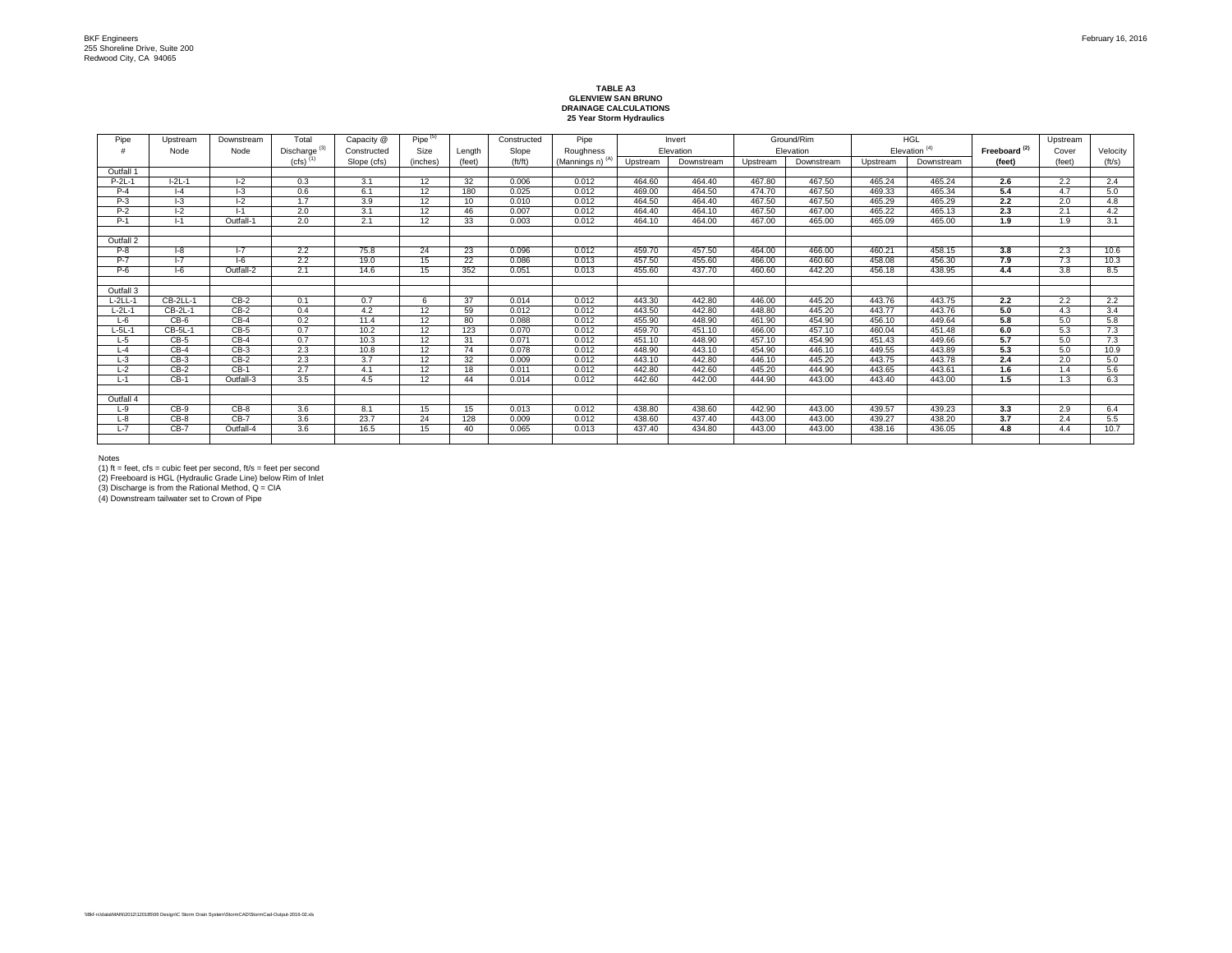### **Worksheet for Calculating the Combination Flow and Volume Method**

*Instructions: After completing Section 1, make a copy of this Excel file for each Drainage Management Area within the project. Enter information specific to the project and DMA in the cells shaded in yellow. Cells shaded in light blue contain formulas and values that will be automatically calculated.*

| 1.0 Project Information                    |                                                               |                                                                                                                                                                    |  |  |  |
|--------------------------------------------|---------------------------------------------------------------|--------------------------------------------------------------------------------------------------------------------------------------------------------------------|--|--|--|
| 1-1 Project Name:                          | <b>Glenview Terrace</b>                                       | The calculations presented here are based on the combination flow and volume                                                                                       |  |  |  |
| 1-2 City application ID:                   |                                                               | sizing method provided in the Countywide Program's C.3 Technical Guidance,<br>Version 4.0. The steps presented below are explained in Section 5.1 of the Guidance, |  |  |  |
| 1-3 Site Address or APN:                   | 2880 San Bruno Ave                                            | applicable portions of which are included in this file, in the sheet named "Guidance                                                                               |  |  |  |
| 1-4 Tract or Parcel Map No:                | TM13-001                                                      | from Chapter 5".                                                                                                                                                   |  |  |  |
| 1-5 Rainfall Region                        |                                                               |                                                                                                                                                                    |  |  |  |
| 1-6 Region Mean Annual Precipitation (MAP) | 20.10                                                         | Click here for map                                                                                                                                                 |  |  |  |
| 1-7 Site Mean Annual Precipitation (MAP)   | 34                                                            |                                                                                                                                                                    |  |  |  |
|                                            |                                                               |                                                                                                                                                                    |  |  |  |
| $1-8$                                      | MAP adjustment factor is automatically calculated as:<br>1.69 |                                                                                                                                                                    |  |  |  |

 $\mathcal{L}(\mathcal{A})$  *(The "Site Mean Annual Precipitation (MAP)" is divided by the MAP for the applicable rain gauge, showin in Table 5-3, below.) Refer to the map in Appendix C of the C.3 Technical Guidance to identify the Rainfall Region for the site.*

|         | 2.0 Calculate Percentage of Impervious Surface for Drainage Management Area (DMA)              |                                 |                                       |                      |             |  |  |
|---------|------------------------------------------------------------------------------------------------|---------------------------------|---------------------------------------|----------------------|-------------|--|--|
| $2 - 1$ | Name of DMA:                                                                                   | $DMA-1$                         |                                       |                      |             |  |  |
|         | For items 2-2 and 2-3, enter the areas in square feet for each type of surface within the DMA. |                                 |                                       |                      |             |  |  |
|         | Type of Surface                                                                                | Area of surface type within DMA | <b>Adjust Pervious</b>                | Effective Impervious |             |  |  |
|         |                                                                                                | (Sq. Ft.)                       | Surface                               | Area                 |             |  |  |
|         | 2-2 Impervious surface                                                                         | 28,630                          | 1.0                                   | 28,630               |             |  |  |
|         | 2-3 Pervious surface                                                                           | 17.877                          | 0.1                                   | 1,788                |             |  |  |
|         | Total DMA Area (square feet) = $\vert$                                                         | 46,507                          |                                       |                      |             |  |  |
| $2 - 4$ |                                                                                                |                                 | Total Effective Impervious Area (EIA) | 30,418               | Square feet |  |  |
|         |                                                                                                |                                 |                                       |                      |             |  |  |

#### **3.0 Calculate Unit Basin Storage Volume in Inches**

**Table 5-3. Unit Basin Storage Volumes in Inches for 80 Percent Capture Using 48-Hour Drawdowns, based on runoff coefficient**

|        | Station, and Mean Annual       | Runoff             |
|--------|--------------------------------|--------------------|
| Region | Precipitation (Inches)         | Coefficient of 1.0 |
|        | Boulder Creek, 55.9"           | 2.04"              |
|        | La Honda, 24.4"                | 0.86"              |
|        | Half Moon Bay, 25.92"          | 0.82"              |
|        | Palo Alto, 14.6"               | 0.64"              |
|        | San Francisco, 21.0"           | 0.73"              |
|        | San Francisco airport, 20.1"   | 0.85"              |
|        | San Francisco Oceanside, 19.3" | 0.72"              |

| $3-1$                                                                                                                                                                                                              | 0.85<br>Unit basin storage volume from Table 5-3:<br>(The coefficient for this method is always 1.0, due to the conversion of any landscaping to effective impervious area.) |                                                                                                                                                                    |       |            |  |  |  |  |  |
|--------------------------------------------------------------------------------------------------------------------------------------------------------------------------------------------------------------------|------------------------------------------------------------------------------------------------------------------------------------------------------------------------------|--------------------------------------------------------------------------------------------------------------------------------------------------------------------|-------|------------|--|--|--|--|--|
| $3-2$                                                                                                                                                                                                              | Inches<br>1.44<br>Adjusted unit basin storage volume:<br>(The unit basin storage volume [Item 3-1] is adjusted by applying the MAP adjustment factor [Item 1-8].)            |                                                                                                                                                                    |       |            |  |  |  |  |  |
| $3 - 3$                                                                                                                                                                                                            |                                                                                                                                                                              | Required Capture Volume (in cubic feet):<br>(The adjusted unit basin sizing volume [Item 3-2] is multiplied by the DMA EIA [Item 2-4] and converted to cubic feet) | 3,645 | Cubic feet |  |  |  |  |  |
| 4.0 Calculate the Duration of the Rain Event                                                                                                                                                                       |                                                                                                                                                                              |                                                                                                                                                                    |       |            |  |  |  |  |  |
| 4-1 Rainfall intensity                                                                                                                                                                                             |                                                                                                                                                                              | 0.2 Inches per hour                                                                                                                                                |       |            |  |  |  |  |  |
| 4-2 Divide Item 3-2 by Item 4-1                                                                                                                                                                                    |                                                                                                                                                                              | 7.19 Hours of Rain Event Duration                                                                                                                                  |       |            |  |  |  |  |  |
|                                                                                                                                                                                                                    | 5.0 Preliminary Estimate of Surface Area of Treatment Measure                                                                                                                |                                                                                                                                                                    |       |            |  |  |  |  |  |
| 5-1 4% of DMA EIA (Item 2-4)                                                                                                                                                                                       | 1,217                                                                                                                                                                        | Square feet                                                                                                                                                        |       |            |  |  |  |  |  |
| 5-2 Area 25% smaller than Item 5-1<br>(i.e., 3%<br>of DMA EIA)                                                                                                                                                     | 913                                                                                                                                                                          | Square feet                                                                                                                                                        |       |            |  |  |  |  |  |
| $5 - 3$<br>Volume of treated runoff for area in Item 5-2                                                                                                                                                           |                                                                                                                                                                              | 2,733 Cubic feet (Item 5-2 $*$ 5 inches per hour $*$ 1/12 $*$ Item 4-2)                                                                                            |       |            |  |  |  |  |  |
| 6.0 Initial Adjustment of Depth of Surface Ponding Area                                                                                                                                                            |                                                                                                                                                                              |                                                                                                                                                                    |       |            |  |  |  |  |  |
| Subtract Item 5-3 from Item 3-3<br>$6 - 1$                                                                                                                                                                         |                                                                                                                                                                              | 911 Cubic feet (Amount of runoff to be stored in ponding area)                                                                                                     |       |            |  |  |  |  |  |
| 6-2 Divide Item 6-1 by Item 5-2                                                                                                                                                                                    |                                                                                                                                                                              | 1.00 Feet (Depth of stored runoff in surface ponding area)                                                                                                         |       |            |  |  |  |  |  |
| 11.98 Inches (Depth of stored runoff in surface ponding area)<br>6-3 Convert Item 6-2 from feet to inches                                                                                                          |                                                                                                                                                                              |                                                                                                                                                                    |       |            |  |  |  |  |  |
| 6-4 If ponding depth in Item 6-3 meets your target depth (recommend 6"), skip to Item 8-1. If not, continue to Step 7-1.<br>(Note: Overflow outlet elevation should be set based on the calculated ponding depth.) |                                                                                                                                                                              |                                                                                                                                                                    |       |            |  |  |  |  |  |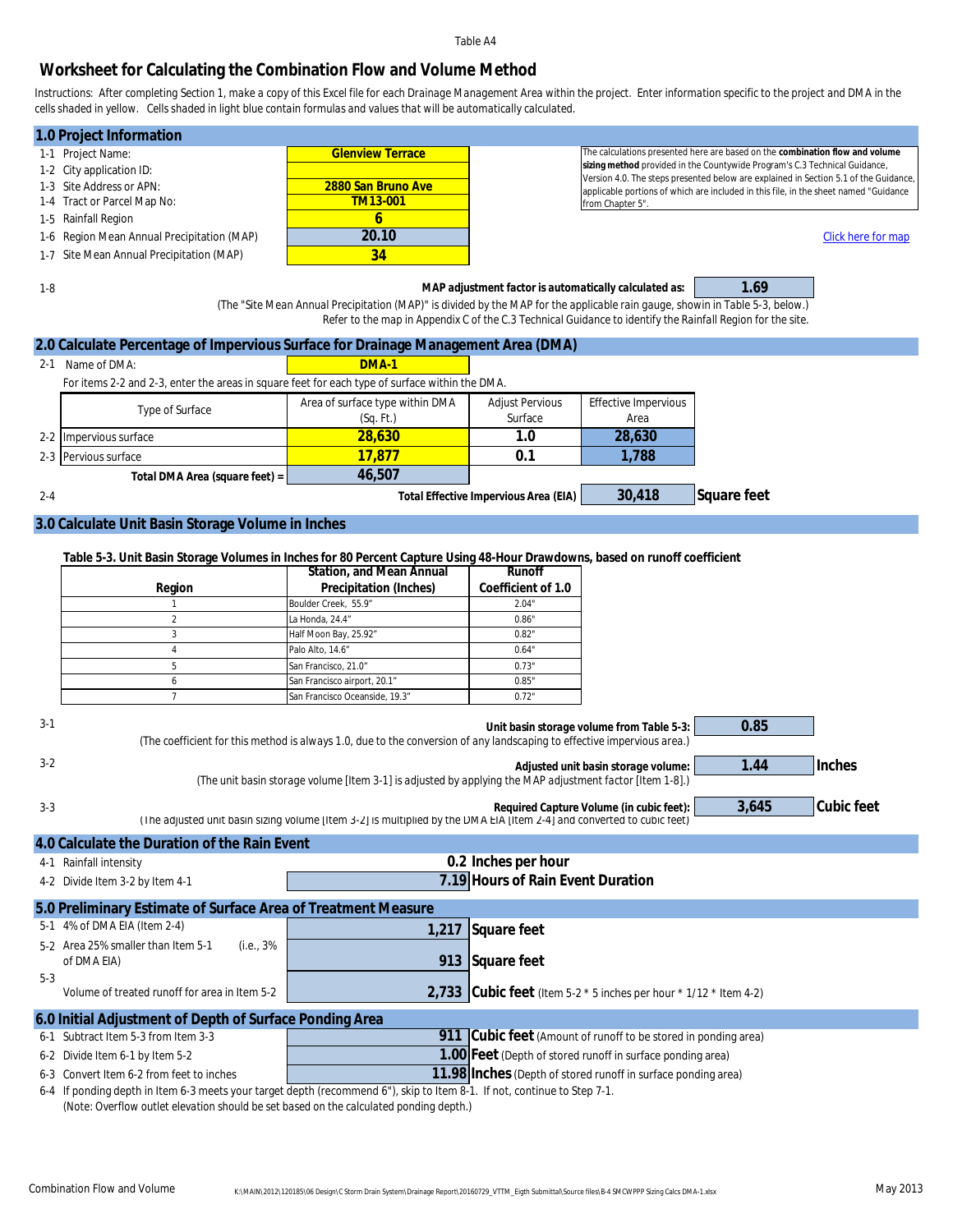| 7.0 Optimize Size of Treatment Measure        |                                                                                                                                                                                                                             |                                                                         |  |  |  |  |  |
|-----------------------------------------------|-----------------------------------------------------------------------------------------------------------------------------------------------------------------------------------------------------------------------------|-------------------------------------------------------------------------|--|--|--|--|--|
| 7-1 Enter an area larger than Item 5-2        |                                                                                                                                                                                                                             | 1393 Sq.ft. (enter larger area if you need less ponding depth.)         |  |  |  |  |  |
| $7-2$                                         |                                                                                                                                                                                                                             |                                                                         |  |  |  |  |  |
| Volume of treated runoff for area in Item 7-1 |                                                                                                                                                                                                                             | 4,173 Cubic feet (Item 7-1 $*$ 5 inches per hour $*$ 1/12 $*$ Item 4-2) |  |  |  |  |  |
| 7-3 Subtract Item 7-2 from Item 3-3           |                                                                                                                                                                                                                             | (528) Cubic feet (Amount of runoff to be stored in ponding area)        |  |  |  |  |  |
| 7-4 Divide Item 7-3 by Item 7-1               |                                                                                                                                                                                                                             | --- Feet (Depth of stored runoff in surface ponding area)               |  |  |  |  |  |
| 7-5 Convert Item 7-4 from ft. to inches       |                                                                                                                                                                                                                             | --- Inches (Depth of stored runoff in surface ponding area)             |  |  |  |  |  |
|                                               | 7-6 If the ponding depth in Item 7-5 meets target, stop here. If not, repeat Steps 7-1 through 7-5 until you obtain target depth.<br>(Note: Overflow outlet elevation should be set based on the calculated ponding depth.) |                                                                         |  |  |  |  |  |
| 8.0 Surface Area of Treatment Measure for DMA |                                                                                                                                                                                                                             |                                                                         |  |  |  |  |  |
| 8-1 Final surface area of treatment           | 1,393                                                                                                                                                                                                                       | Square feet (Either Item 5-2 or final amount in Item 7-1)               |  |  |  |  |  |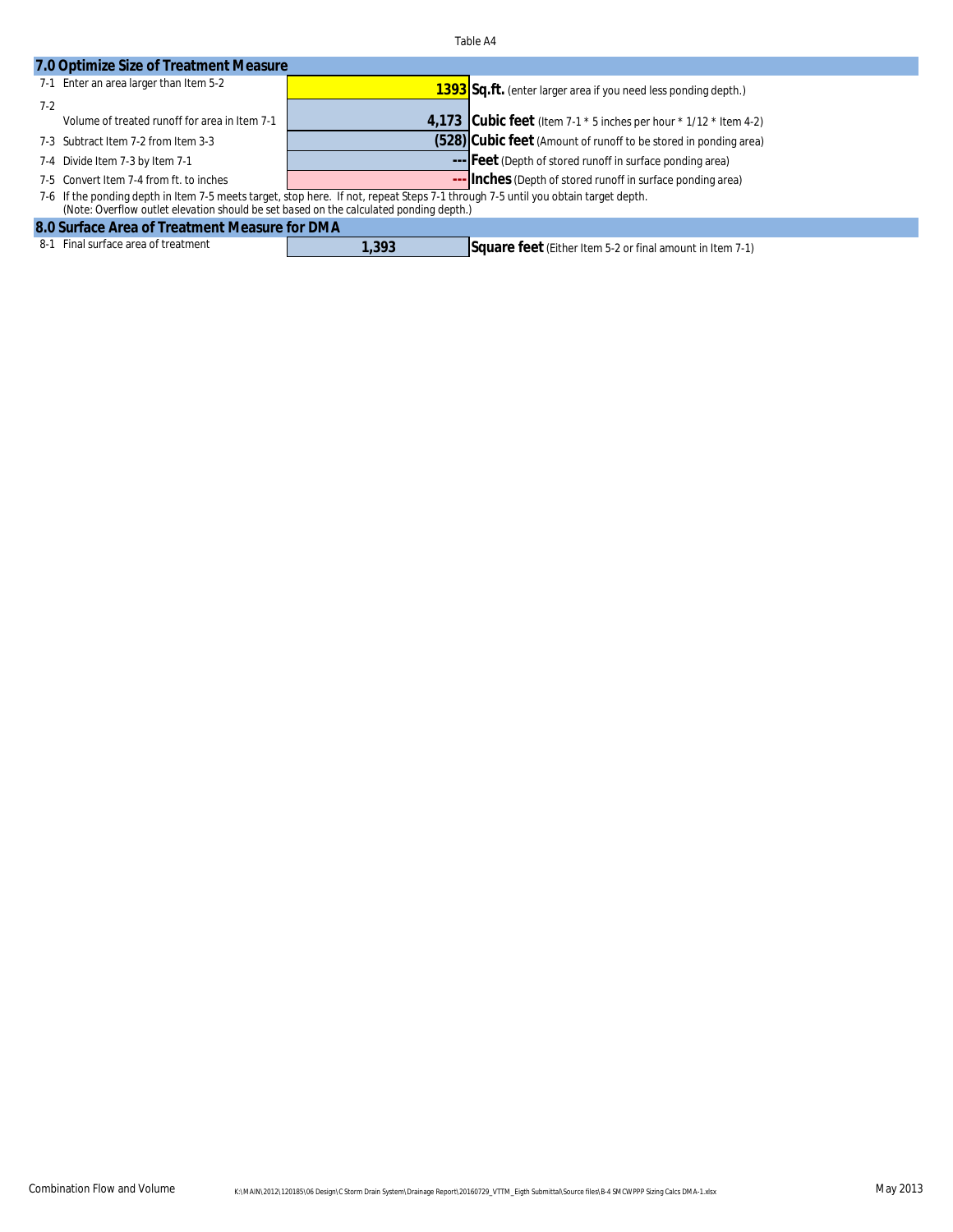#### **Worksheet for Calculating the Combination Flow and Volume Method**

*Instructions: After completing Section 1, make a copy of this Excel file for each Drainage Management Area within the project. Enter information specific to the project and DMA in the cells shaded in yellow. Cells shaded in light blue contain formulas and values that will be automatically calculated.*

| 1.0 Project Information                         |                         |                                                                                                                                                                    |
|-------------------------------------------------|-------------------------|--------------------------------------------------------------------------------------------------------------------------------------------------------------------|
| 1-1 Project Name:                               | <b>Glenview Terrace</b> | The calculations presented here are based on the combination flow and volume                                                                                       |
| 1-2 City application ID:                        |                         | sizing method provided in the Countywide Program's C.3 Technical Guidance,<br>Version 4.0. The steps presented below are explained in Section 5.1 of the Guidance, |
| 1-3 Site Address or APN:                        | 2880 San Bruno Ave      | applicable portions of which are included in this file, in the sheet named "Guidance                                                                               |
| 1-4 Tract or Parcel Map No:                     | TM13-001                | from Chapter 5".                                                                                                                                                   |
| 1-5 Rainfall Region                             |                         |                                                                                                                                                                    |
| 1-6 Region Mean Annual Precipitation (MAP)      | 20.10                   | Click here for map                                                                                                                                                 |
| Site Mean Annual Precipitation (MAP)<br>$1 - 7$ | 34                      |                                                                                                                                                                    |
| 1-8                                             |                         | 1.69<br>MAP adjustment factor is automatically calculated as:                                                                                                      |

 *(The "Site Mean Annual Precipitation (MAP)" is divided by the MAP for the applicable rain gauge, showin in Table 5-3, below.) Refer to the map in Appendix C of the C.3 Technical Guidance to identify the Rainfall Region for the site.*

|         | 2.0 Calculate Percentage of Impervious Surface for Drainage Management Area (DMA)              |                                              |                                       |                              |             |  |  |  |
|---------|------------------------------------------------------------------------------------------------|----------------------------------------------|---------------------------------------|------------------------------|-------------|--|--|--|
| $2 - 1$ | Name of DMA:                                                                                   | $DMA-2$                                      |                                       |                              |             |  |  |  |
|         | For items 2-2 and 2-3, enter the areas in square feet for each type of surface within the DMA. |                                              |                                       |                              |             |  |  |  |
|         | Type of Surface                                                                                | Area of surface type within DMA<br>(Sq. Ft.) | <b>Adjust Pervious</b><br>Surface     | Effective Impervious<br>Area |             |  |  |  |
|         | 2-2 Impervious surface                                                                         | 50.559                                       | 1.0                                   | 50.559                       |             |  |  |  |
| $2-3$ F | Pervious surface                                                                               | 26,903                                       | 0.1                                   | 2.690                        |             |  |  |  |
|         | Total DMA Area (square feet) = $\vert$                                                         | 77,462                                       |                                       |                              |             |  |  |  |
| $2 - 4$ |                                                                                                |                                              | Total Effective Impervious Area (EIA) | 53,249                       | Square feet |  |  |  |

#### **3.0 Calculate Unit Basin Storage Volume in Inches**

**Table 5-3. Unit Basin Storage Volumes in Inches for 80 Percent Capture Using 48-Hour Drawdowns, based on runoff coefficient**

|        | Station, and Mean Annual       | Runoff             |
|--------|--------------------------------|--------------------|
| Region | Precipitation (Inches)         | Coefficient of 1.0 |
|        | Boulder Creek, 55.9"           | 2.04"              |
|        | La Honda, 24.4"                | 0.86"              |
|        | Half Moon Bay, 25.92"          | 0.82"              |
|        | Palo Alto, 14.6"               | 0.64"              |
|        | San Francisco, 21.0"           | 0.73"              |
|        | San Francisco airport, 20.1"   | 0.85"              |
|        | San Francisco Oceanside, 19.3" | 0.72"              |

| $3 - 1$ |                                                                                                                                                                                                                    |       | Unit basin storage volume from Table 5-3:<br>(The coefficient for this method is always 1.0, due to the conversion of any landscaping to effective impervious area.) | 0.85  |            |  |  |
|---------|--------------------------------------------------------------------------------------------------------------------------------------------------------------------------------------------------------------------|-------|----------------------------------------------------------------------------------------------------------------------------------------------------------------------|-------|------------|--|--|
| $3 - 2$ |                                                                                                                                                                                                                    |       | Adjusted unit basin storage volume:<br>(The unit basin storage volume [Item 3-1] is adjusted by applying the MAP adjustment factor [Item 1-8].)                      | 1.44  | Inches     |  |  |
| $3 - 3$ |                                                                                                                                                                                                                    |       | Required Capture Volume (in cubic feet):<br>(The adjusted unit basin sizing volume [Item 3-2] is multiplied by the DMA EIA [Item 2-4] and converted to cubic feet)   | 6,380 | Cubic feet |  |  |
|         | 4.0 Calculate the Duration of the Rain Event                                                                                                                                                                       |       |                                                                                                                                                                      |       |            |  |  |
|         | 4-1 Rainfall intensity                                                                                                                                                                                             |       | 0.2 Inches per hour                                                                                                                                                  |       |            |  |  |
|         | 4-2 Divide Item 3-2 by Item 4-1                                                                                                                                                                                    |       | 7.19 Hours of Rain Event Duration                                                                                                                                    |       |            |  |  |
|         | 5.0 Preliminary Estimate of Surface Area of Treatment Measure                                                                                                                                                      |       |                                                                                                                                                                      |       |            |  |  |
|         | 5-1 4% of DMA EIA (Item 2-4)                                                                                                                                                                                       | 2,130 | Square feet                                                                                                                                                          |       |            |  |  |
|         | 5-2 Area 25% smaller than Item 5-1<br>(i.e., 3%<br>of DMA EIA)                                                                                                                                                     | 1,597 | Square feet                                                                                                                                                          |       |            |  |  |
| $5-3$   | Volume of treated runoff for area in Item 5-2                                                                                                                                                                      |       | 4,785 Cubic feet (Item 5-2 $*$ 5 inches per hour $*$ 1/12 $*$ Item 4-2)                                                                                              |       |            |  |  |
|         | 6.0 Initial Adjustment of Depth of Surface Ponding Area                                                                                                                                                            |       |                                                                                                                                                                      |       |            |  |  |
| $6 - 1$ | Subtract Item 5-3 from Item 3-3                                                                                                                                                                                    |       | 1,595 Cubic feet (Amount of runoff to be stored in ponding area)                                                                                                     |       |            |  |  |
|         | 6-2 Divide Item 6-1 by Item 5-2                                                                                                                                                                                    |       | 1.00 Feet (Depth of stored runoff in surface ponding area)                                                                                                           |       |            |  |  |
|         | 6-3 Convert Item 6-2 from feet to inches                                                                                                                                                                           |       | 11.98 Inches (Depth of stored runoff in surface ponding area)                                                                                                        |       |            |  |  |
|         | 6-4 If ponding depth in Item 6-3 meets your target depth (recommend 6"), skip to Item 8-1. If not, continue to Step 7-1.<br>(Note: Overflow outlet elevation should be set based on the calculated ponding depth.) |       |                                                                                                                                                                      |       |            |  |  |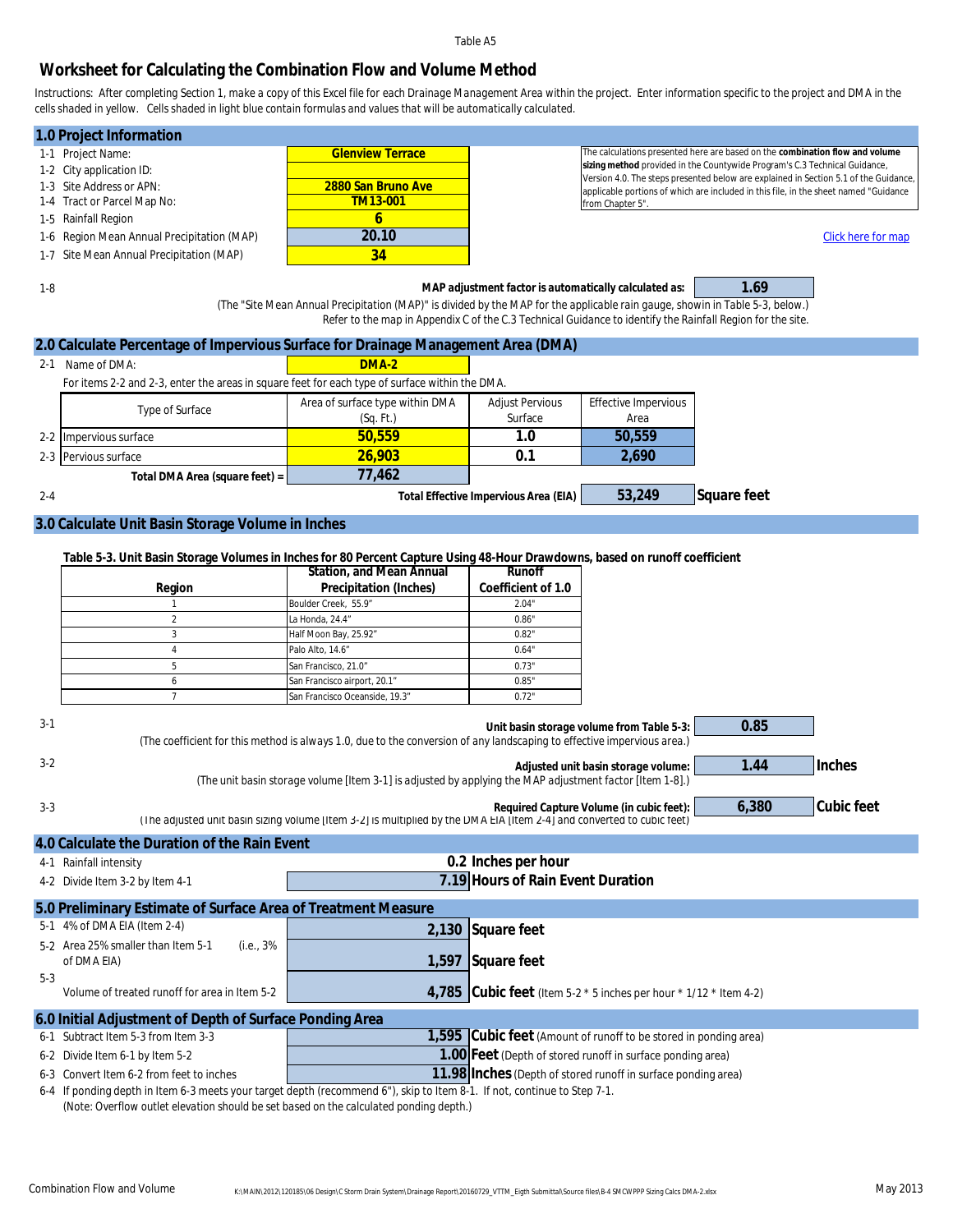| 7.0 Optimize Size of Treatment Measure                                                                                                                                                                                      |       |                                                                           |  |  |  |
|-----------------------------------------------------------------------------------------------------------------------------------------------------------------------------------------------------------------------------|-------|---------------------------------------------------------------------------|--|--|--|
| 7-1 Enter an area larger than Item 5-2                                                                                                                                                                                      |       | 2132 Sq.ft. (enter larger area if you need less ponding depth.)           |  |  |  |
| $7-2$                                                                                                                                                                                                                       |       |                                                                           |  |  |  |
| Volume of treated runoff for area in Item 7-1                                                                                                                                                                               |       | $6,386$ Cubic feet (Item 7-1 $*$ 5 inches per hour $*$ 1/12 $*$ Item 4-2) |  |  |  |
| 7-3 Subtract Item 7-2 from Item 3-3                                                                                                                                                                                         |       | (6) Cubic feet (Amount of runoff to be stored in ponding area)            |  |  |  |
| 7-4 Divide Item 7-3 by Item 7-1                                                                                                                                                                                             |       | --- Feet (Depth of stored runoff in surface ponding area)                 |  |  |  |
| 7-5 Convert Item 7-4 from ft. to inches                                                                                                                                                                                     |       | --- Inches (Depth of stored runoff in surface ponding area)               |  |  |  |
| 7-6 If the ponding depth in Item 7-5 meets target, stop here. If not, repeat Steps 7-1 through 7-5 until you obtain target depth.<br>(Note: Overflow outlet elevation should be set based on the calculated ponding depth.) |       |                                                                           |  |  |  |
| 8.0 Surface Area of Treatment Measure for DMA                                                                                                                                                                               |       |                                                                           |  |  |  |
| 8-1 Final surface area of treatment                                                                                                                                                                                         | 2.132 | Square feet (Either Item 5-2 or final amount in Item 7-1)                 |  |  |  |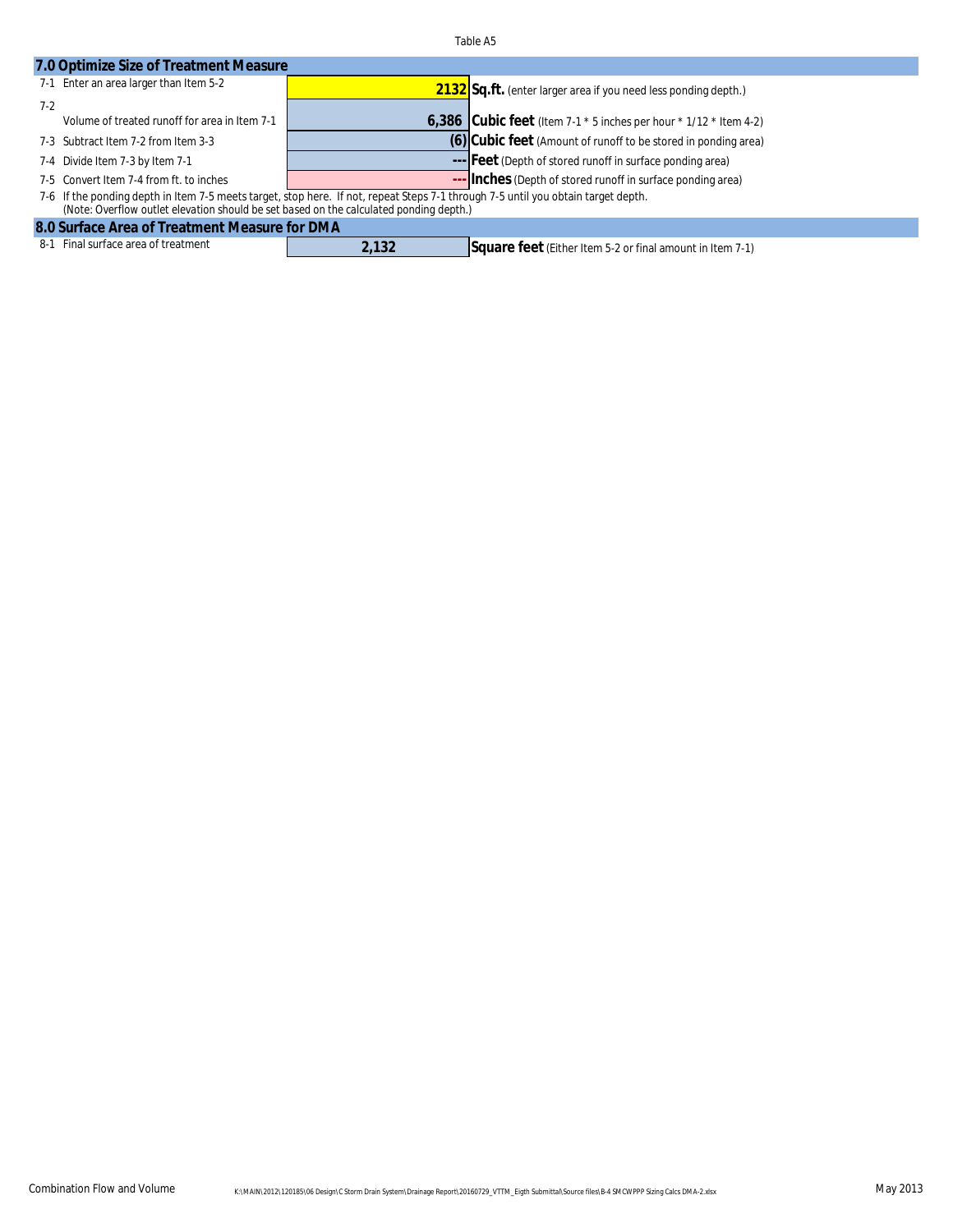

255 Shoreline Drive, Suite 200 Redwood City, CA, 94065 Tel 650.482.6300 Fax 650.482.6399

# **Approximate Gutter Capacity** 5% Slope; Composite Cross Slope



| 0.50 |
|------|
| 0.42 |
| 1.2  |
| 20.8 |
| 0.07 |
| 0.02 |
| 0.05 |
| 0.01 |
|      |

**Depth in feet (varies with flow)** Depth in feet (varies with flow) **Width of gutter Width of street Slope of gutter Slope of street** Slope of channel (H/L) **n = 0.01** Mannings Roughness Coefficient

**Flow in Gutter (Qw):**  $Q_w = 0.56*(d_1^{8/3} - d_2^{8/3})*S^{1/2}/n*x_1$ **Q [cfs] = 8.18** Flow at Specified Depth

**Flow in Street (Q<sup>s</sup> ):** *Q <sup>s</sup> =0.56\*(d <sup>2</sup> 8/3 )\*S 1/2 /n\*x <sup>2</sup>* **Q [cfs] = 46.64** Flow at Specified Depth

**Total Flow (Q):**  $Q = Q_w + Q_s$ **Q [cfs] = 54.82**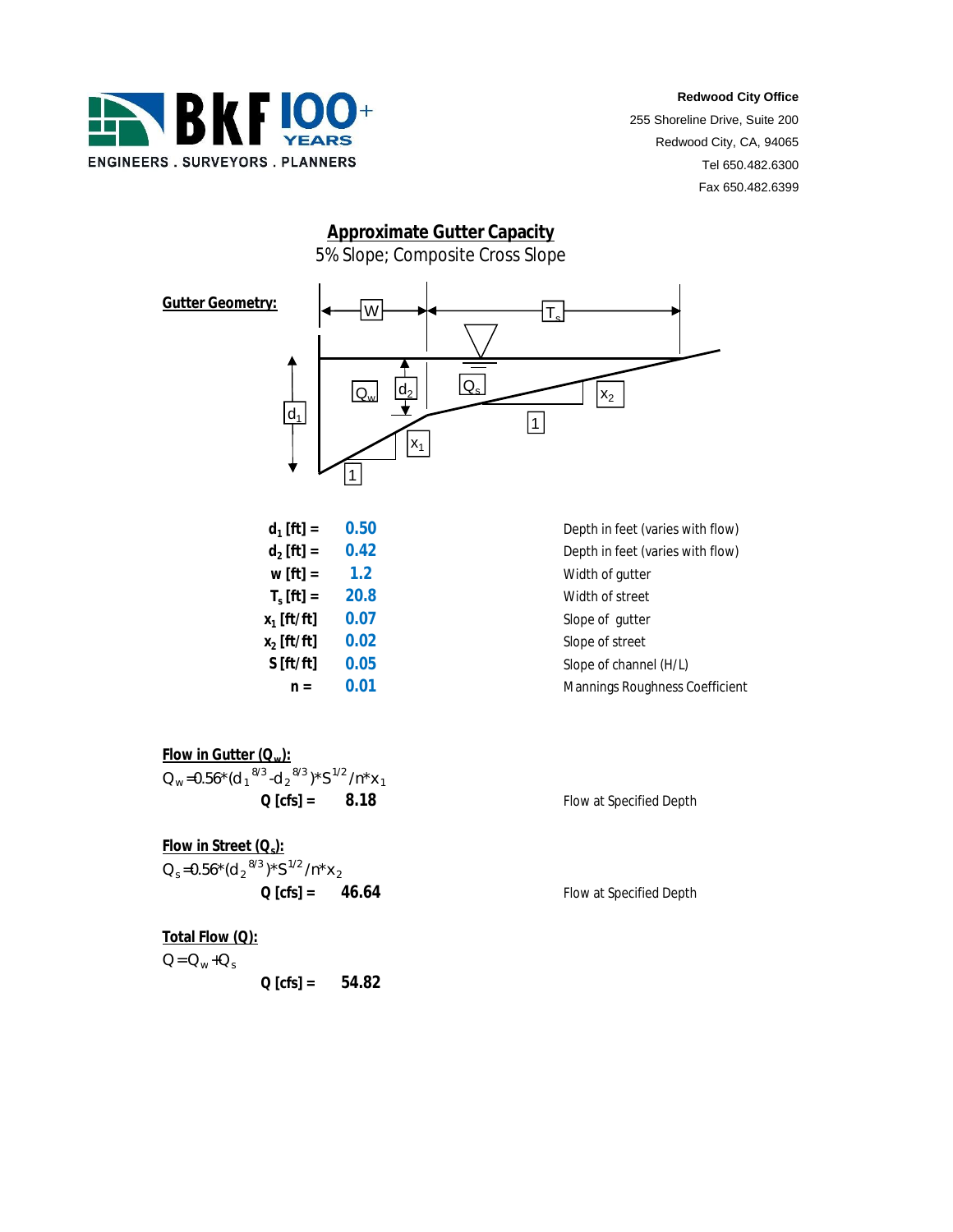

255 Shoreline Drive, Suite 200 Redwood City, CA, 94065 Tel 650.482.6300 Fax 650.482.6399

# **Approximate Gutter Capacity** 6% Slope; Composite Cross Slope



| $d_1$ [ft] =          | 0.50 |
|-----------------------|------|
| $d_2$ [ft] =          | 0.42 |
| $W[ft] =$             | 1.2  |
| $T_{s}$ [ft] =        | 20.8 |
| $x_1$ [ft/ft]         | 0.07 |
| $x_2$ [ft/ft]         | 0.02 |
| S[f <sub>t</sub> /ft] | 0.06 |
| n =                   | 0.01 |
|                       |      |

**Depth in feet (varies with flow)** Depth in feet (varies with flow) **Width of gutter Width of street Slope of gutter Slope of street** Slope of channel (H/L) **n = 0.01** Mannings Roughness Coefficient

**Flow in Gutter (Qw):**  $Q_w = 0.56*(d_1^{8/3} - d_2^{8/3})*S^{1/2}/n*x_1$ **Q [cfs] = 8.96** Flow at Specified Depth

**Flow in Street (Q<sup>s</sup> ):** *Q <sup>s</sup> =0.56\*(d <sup>2</sup> 8/3 )\*S 1/2 /n\*x <sup>2</sup>* **Q [cfs] = 51.10** Flow at Specified Depth

**Total Flow (Q):**  $Q = Q_w + Q_s$ **Q [cfs] = 60.05**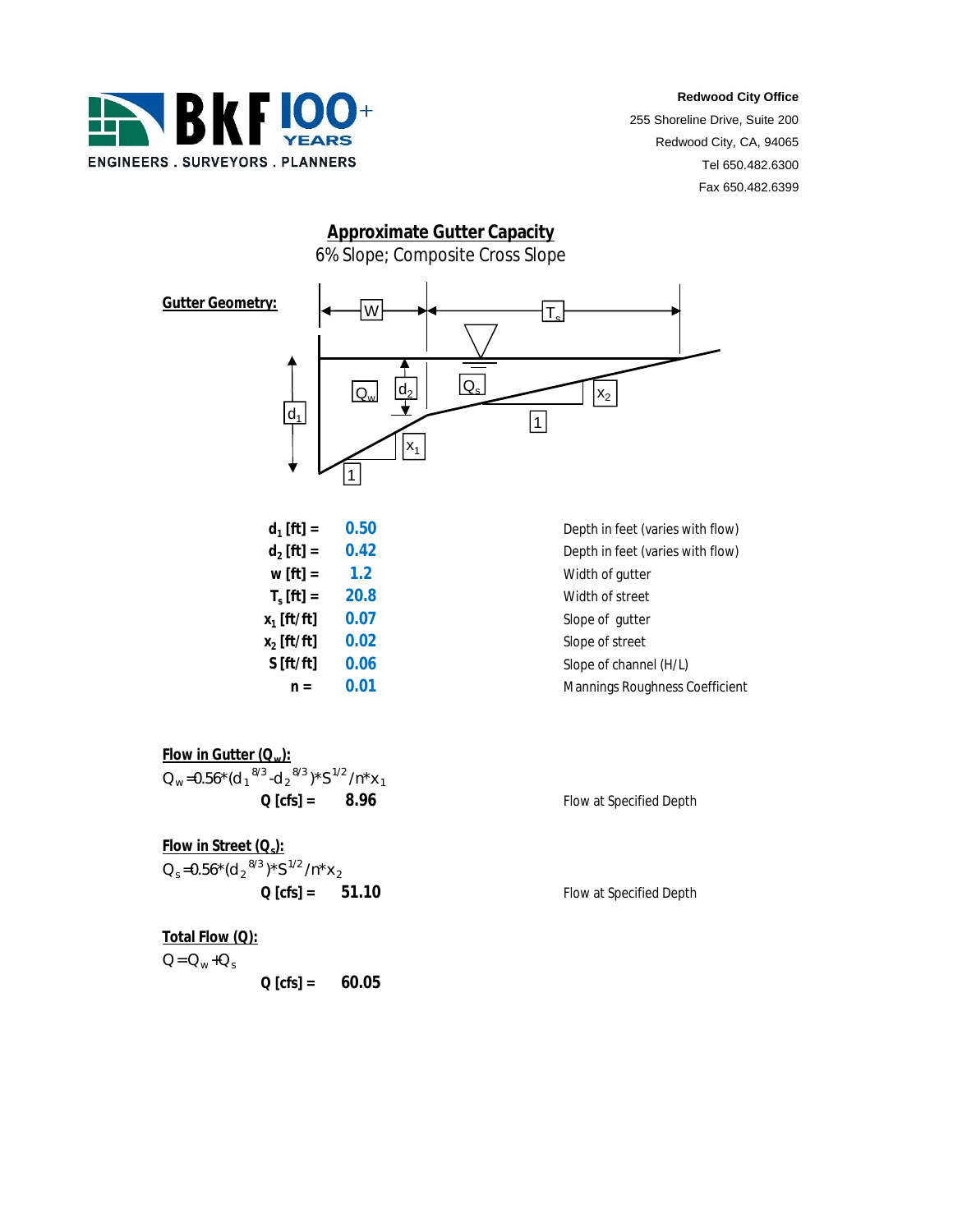

255 Shoreline Drive, Suite 200 Redwood City, CA, 94065 Tel 650.482.6300 Fax 650.482.6399

# 9% Slope; Composite Cross Slope **Approximate Gutter Capacity**



| $d_1$ [ft] =   | 0.50 |
|----------------|------|
| $d_2$ [ft] =   | 0.42 |
| $w[ft] =$      | 1.2  |
| $T_{s}$ [ft] = | 20.8 |
| $x_1$ [ft/ft]  | 0.07 |
| $x_2$ [ft/ft]  | 0.02 |
| S[ft/ft]       | 0.09 |
| $n =$          | 0.01 |
|                |      |

**Depth in feet (varies with flow)** Depth in feet (varies with flow) **Width of gutter Width of street Slope of gutter Slope of street** Slope of channel (H/L) **n = 0.01** Mannings Roughness Coefficient

**Flow in Gutter (Qw):**  $Q_w = 0.56*(d_1^{8/3} - d_2^{8/3})*S^{1/2}/n*x_1$ **Q [cfs] = 10.97** Flow at Specified Depth

**Flow in Street (Q<sup>s</sup> ):** *Q <sup>s</sup> =0.56\*(d <sup>2</sup> 8/3 )\*S 1/2 /n\*x <sup>2</sup>* **Q [cfs] = 62.58** Flow at Specified Depth

**Total Flow (Q):**  $Q = Q_w + Q_s$ **Q [cfs] = 73.55**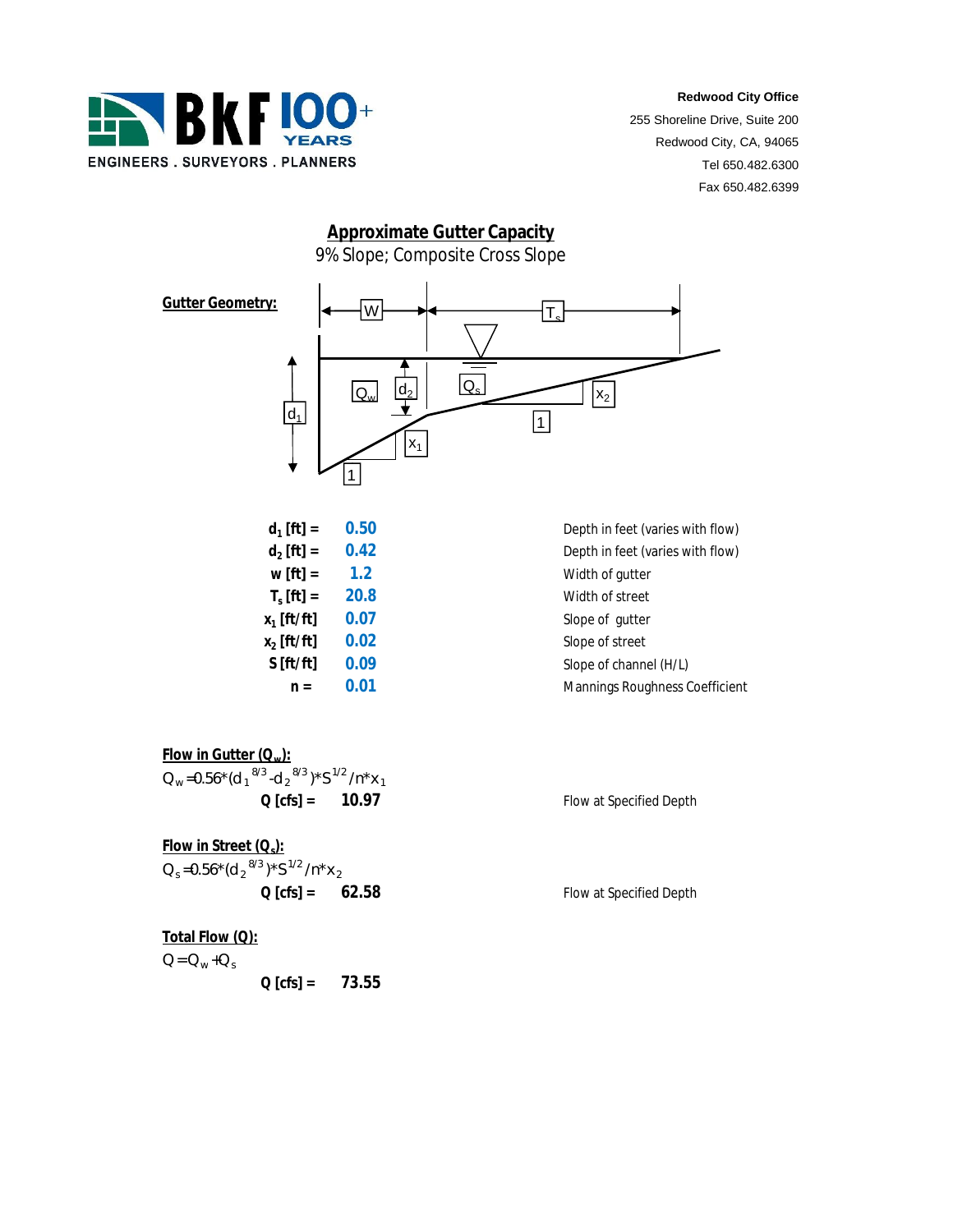

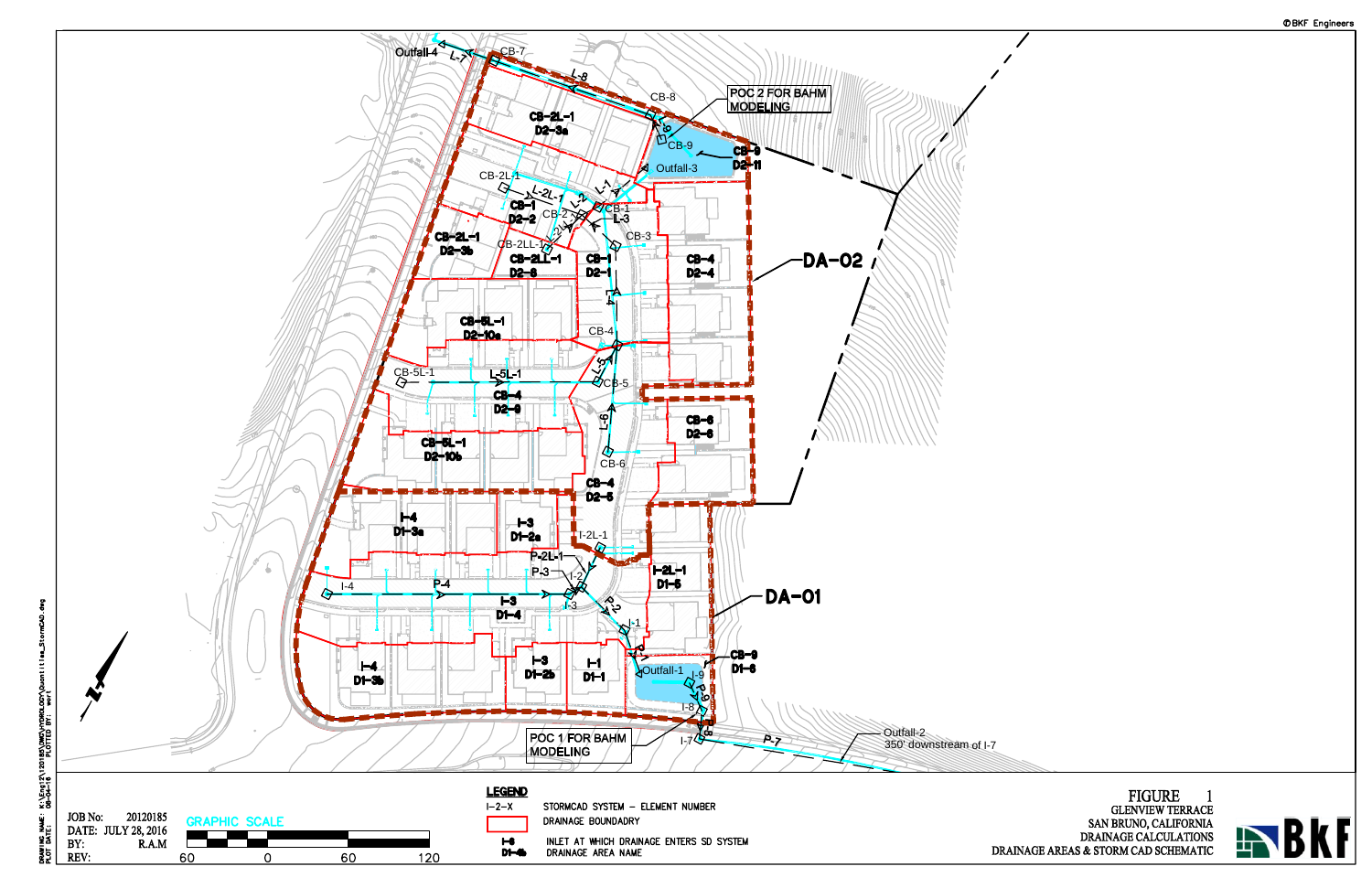#### **Bay Area Hydrology Model PROJECT REPORT**

**\_\_\_\_\_\_\_\_\_\_\_\_\_\_\_\_\_\_\_\_\_\_\_\_\_\_\_\_\_\_\_\_\_\_\_\_\_\_\_\_\_\_\_\_\_\_\_\_\_\_\_\_\_\_\_\_\_\_\_\_\_\_\_\_\_\_\_**

 $\_$  ,  $\_$  ,  $\_$  ,  $\_$  ,  $\_$  ,  $\_$  ,  $\_$  ,  $\_$  ,  $\_$  ,  $\_$  ,  $\_$  ,  $\_$  ,  $\_$  ,  $\_$  ,  $\_$  ,  $\_$  ,  $\_$  ,  $\_$  ,  $\_$  ,  $\_$  ,  $\_$  ,  $\_$  ,  $\_$  ,  $\_$  ,  $\_$  ,  $\_$  ,  $\_$  ,  $\_$  ,  $\_$  ,  $\_$  ,  $\_$  ,  $\_$  ,  $\_$  ,  $\_$  ,  $\_$  ,  $\_$  ,  $\_$  ,

**\_\_\_\_\_\_\_\_\_\_\_\_\_\_\_\_\_\_\_\_\_\_\_\_\_\_\_\_\_\_\_\_\_\_\_\_\_\_\_\_\_\_\_\_\_\_\_\_\_\_\_\_\_\_\_\_\_\_\_\_\_\_\_\_\_\_\_**

**Project Name:** GT **Site Address:** San Bruno Ave & Glenview Dr **City :** San Bruno **Report Date :** 2/16/2016 **Gage :** San Francisco **Data Start :** 1959/10/01 **Data End :** 1997/09/30 **Precip Scale:** 1.29 **BAHM Version:**

**PREDEVELOPED LAND USE**

| Name              | Basin 1                    |               |
|-------------------|----------------------------|---------------|
| Bypass:           | Nο                         |               |
| GroundWater:      | N∩                         |               |
| Pervious Land Use | $C$ D, Grass, Flat $(0-5)$ | Acres<br>1.05 |
|                   | Impervious Land Use        | Acres         |

**Element Flows To:**

| Surface                                     | Interflow            | Groundwater |  |
|---------------------------------------------|----------------------|-------------|--|
|                                             |                      |             |  |
| : Basin 2<br>Name<br>Bypass: No             |                      |             |  |
| GroundWater:<br>Nο                          |                      |             |  |
| Pervious Land Use<br>$CD, Grass, Flat(0-5)$ | Acres<br>1.62        |             |  |
| Impervious Land Use<br>Roads, $Flat(0-5%)$  | Acres<br>$0.44$ Area | 0.17        |  |
| Element Flows To:<br>Surface                | Interflow            | Groundwater |  |

\_\_\_\_\_\_\_\_\_\_\_\_\_\_\_\_\_\_\_\_\_\_\_\_\_\_\_\_\_\_\_\_\_\_\_\_\_\_\_\_\_\_\_\_\_\_\_\_\_\_\_\_\_\_\_\_\_\_\_\_\_\_\_\_\_\_\_

**Name :** Basin 1 **Bypass:** No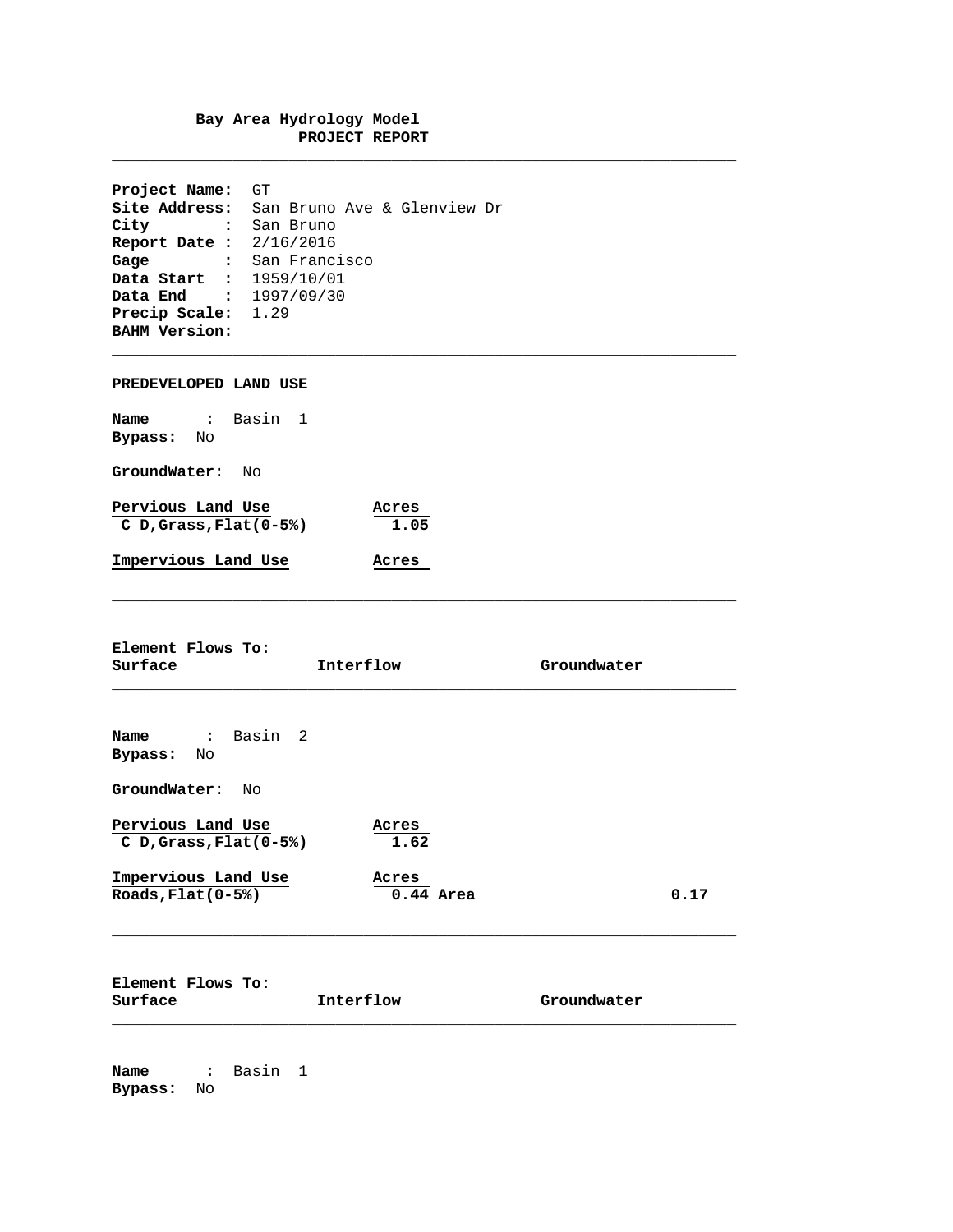**GroundWater:** No

| Pervious Land Use         |  | Acres |
|---------------------------|--|-------|
| $B, U$ rban, Flat $(0-5)$ |  | .37   |

| Impervious Land Use         | Acres     |      |
|-----------------------------|-----------|------|
| $\texttt{Roads,Flat}(0-5%)$ | 0.35 Area | 0.35 |

**Element Flows To: Surface Interflow Groundwater** Bioretenti Surface 1, Bioretenti Surface 1,

| Name<br>Bypass:     | Basin 2<br>$\ddot{\cdot}$<br>No             |                      |      |
|---------------------|---------------------------------------------|----------------------|------|
| GroundWater:        | No                                          |                      |      |
|                     | Pervious Land Use<br>$B, Urban, Flat(0-5%)$ | Acres<br>.61         |      |
| Roads, $Flat(0-5%)$ | Impervious Land Use                         | Acres<br>$0.69$ Area | 0.48 |

**\_\_\_\_\_\_\_\_\_\_\_\_\_\_\_\_\_\_\_\_\_\_\_\_\_\_\_\_\_\_\_\_\_\_\_\_\_\_\_\_\_\_\_\_\_\_\_\_\_\_\_\_\_\_\_\_\_\_\_\_\_\_\_\_\_\_\_**

 $\overline{\phantom{a}}$  , and the contribution of the contribution of the contribution of the contribution of the contribution of the contribution of the contribution of the contribution of the contribution of the contribution of the

**\_\_\_\_\_\_\_\_\_\_\_\_\_\_\_\_\_\_\_\_\_\_\_\_\_\_\_\_\_\_\_\_\_\_\_\_\_\_\_\_\_\_\_\_\_\_\_\_\_\_\_\_\_\_\_\_\_\_\_\_\_\_\_\_\_\_\_**

 $\_$  ,  $\_$  ,  $\_$  ,  $\_$  ,  $\_$  ,  $\_$  ,  $\_$  ,  $\_$  ,  $\_$  ,  $\_$  ,  $\_$  ,  $\_$  ,  $\_$  ,  $\_$  ,  $\_$  ,  $\_$  ,  $\_$  ,  $\_$  ,  $\_$  ,  $\_$  ,  $\_$  ,  $\_$  ,  $\_$  ,  $\_$  ,  $\_$  ,  $\_$  ,  $\_$  ,  $\_$  ,  $\_$  ,  $\_$  ,  $\_$  ,  $\_$  ,  $\_$  ,  $\_$  ,  $\_$  ,  $\_$  ,  $\_$  ,

**Element Flows To:** Interflow Groundwater 1,679Biore Surface 2, 1,679Biore Surface 2,

| Name : Basin 3<br>Bypass: No                 |               |             |
|----------------------------------------------|---------------|-------------|
| GroundWater:<br>No                           |               |             |
| Pervious Land Use<br>$CD, Grass, Flat(0-5%)$ | Acres<br>.42  |             |
| Impervious Land Use<br>Roof Area             | Acres<br>0.01 |             |
| Element Flows To:<br>Surface                 | Interflow     | Groundwater |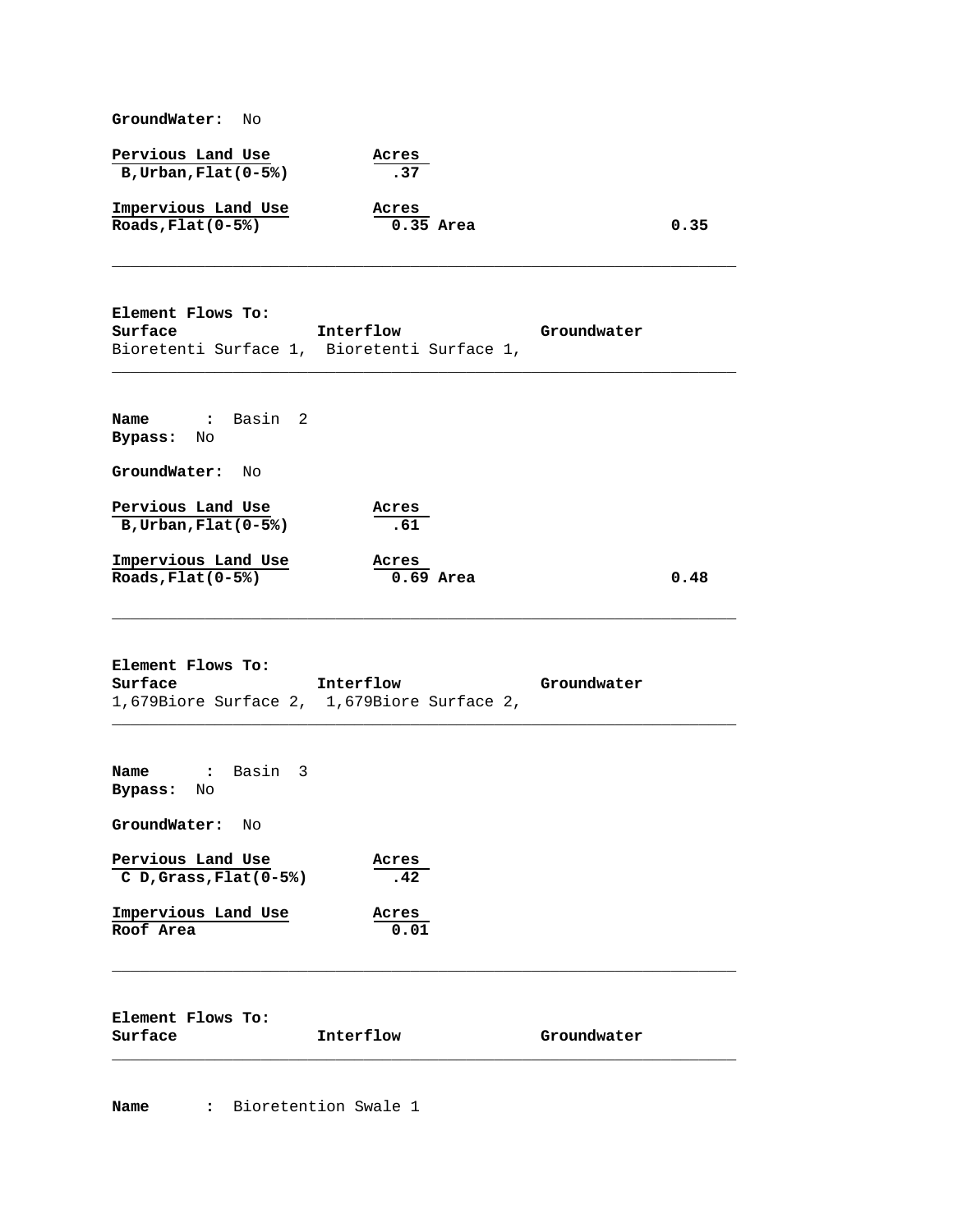**Element Flows To: Outlet 1 Outlet 2** Tank  $1, -$ 

**Name :** Bioretenti Surface 1

**Element Flows To: Outlet 1 Outlet 2** Tank 1, Bioretention Swale 1,

**Name :** 1,679Bioretention Swale 2

 $\overline{\phantom{a}}$  , and the contribution of the contribution of the contribution of the contribution of the contribution of the contribution of the contribution of the contribution of the contribution of the contribution of the

**Element Flows To: Outlet 2** Tank  $1, \_\_\_\_\_\_$ 

**Name :** 1,679Biore Surface 2

**Element Flows To: Outlet 1 Outlet 2** Tank 1, 1,679Bioretention Swale 2,  $\overline{\phantom{a}}$  , and the contribution of the contribution of the contribution of the contribution of the contribution of the contribution of the contribution of the contribution of the contribution of the contribution of the

**Name :** Tank 1 **Tank Name:** Tank 1

**Dimensions Depth:** 24ft. **Tank Type :** Circular **Diameter :** 24 ft. **Limiter :** 24 ft<br> **Length :** 46 ft. **Discharge Structure Riser Height:** 2 ft. **Riser Diameter:** 24 in. **Orifice 1 Diameter:** 1 in. **Elevation:** 0 ft. **Element Flows To:**

**Outlet 1 Outlet 2**  $\overline{\phantom{a}}$  , and the contribution of the contribution of the contribution of the contribution of the contribution of the contribution of the contribution of the contribution of the contribution of the contribution of the

#### **Tank Hydraulic Table**

|       |       | Stage(ft) Area(acr) Volume(acr-ft) Dschrg(cfs) Infilt(cfs) |       |       |
|-------|-------|------------------------------------------------------------|-------|-------|
| 0.000 | 0.000 | 0.000                                                      | 0.000 | 0.000 |
| 0.267 | 0.005 | 0.001                                                      | 0.014 | 0.000 |
| 0.533 | 0.007 | 0.003                                                      | 0.019 | 0.000 |
| 0.800 | 0.009 | 0.005                                                      | 0.023 | 0.000 |
| 1.067 | 0.010 | 0.007                                                      | 0.027 | 0.000 |
| 1.333 | 0.012 | 0.010                                                      | 0.030 | 0.000 |
| 1.600 | 0.013 | 0.014                                                      | 0.033 | 0.000 |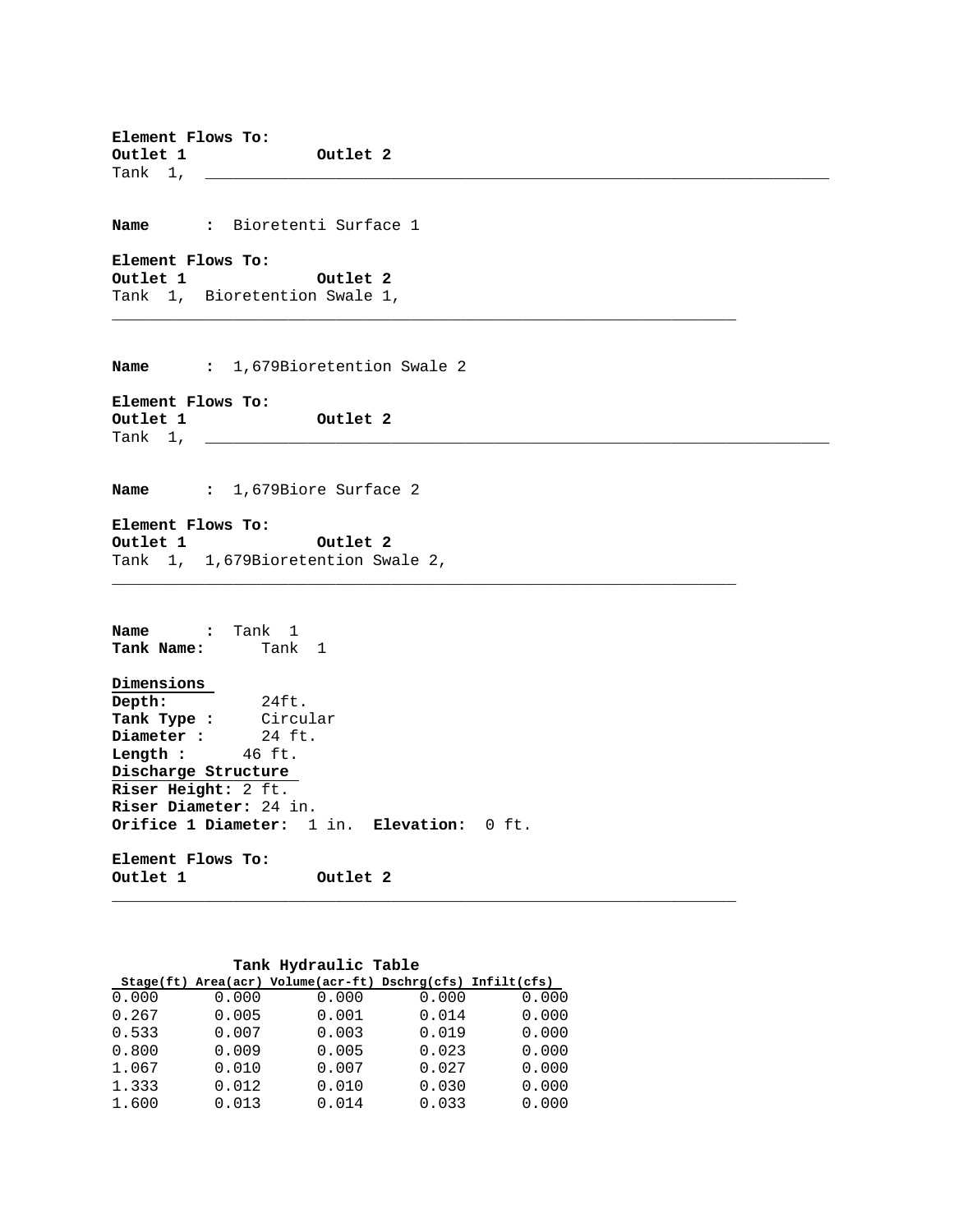| 1.867 | 0.014 | 0.017 | 0.036 | 0.000 |
|-------|-------|-------|-------|-------|
| 2.133 | 0.014 | 0.021 | 0.987 | 0.000 |
| 2.400 | 0.015 | 0.025 | 4.968 | 0.000 |
| 2.667 | 0.016 | 0.029 | 10.65 | 0.000 |
| 2.933 | 0.017 | 0.033 | 17.61 | 0.000 |
| 3.200 | 0.017 | 0.038 | 25.65 | 0.000 |
| 3.467 | 0.018 | 0.043 | 34.65 | 0.000 |
| 3.733 | 0.018 | 0.047 | 44.50 | 0.000 |
| 4.000 | 0.019 | 0.052 | 55.14 | 0.000 |
| 4.267 |       |       | 66.52 |       |
|       | 0.019 | 0.057 |       | 0.000 |
| 4.533 | 0.020 | 0.063 | 78.59 | 0.000 |
| 4.800 | 0.020 | 0.068 | 91.32 | 0.000 |
| 5.067 | 0.021 | 0.073 | 104.7 | 0.000 |
| 5.333 | 0.021 | 0.079 | 118.6 | 0.000 |
| 5.600 | 0.021 | 0.085 | 133.1 | 0.000 |
| 5.867 | 0.022 | 0.090 | 148.2 | 0.000 |
| 6.133 | 0.022 | 0.096 | 163.7 | 0.000 |
| 6.400 | 0.022 | 0.102 | 179.8 | 0.000 |
| 6.667 | 0.023 | 0.108 | 196.4 | 0.000 |
| 6.933 | 0.023 | 0.114 | 213.5 | 0.000 |
| 7.200 | 0.023 | 0.121 | 231.0 | 0.000 |
| 7.467 | 0.023 | 0.127 | 249.0 | 0.000 |
| 7.733 | 0.024 | 0.133 | 267.5 | 0.000 |
| 8.000 | 0.024 | 0.139 | 286.3 | 0.000 |
| 8.267 | 0.024 | 0.146 | 305.6 | 0.000 |
| 8.533 | 0.024 | 0.152 | 325.3 | 0.000 |
| 8.800 | 0.024 | 0.159 | 345.5 | 0.000 |
| 9.067 | 0.025 | 0.165 | 366.0 | 0.000 |
| 9.333 | 0.025 | 0.172 | 386.9 | 0.000 |
| 9.600 | 0.025 | 0.178 | 408.2 | 0.000 |
| 9.867 | 0.025 | 0.185 | 429.8 | 0.000 |
| 10.13 | 0.025 | 0.192 | 451.9 |       |
|       |       |       |       | 0.000 |
| 10.40 | 0.025 | 0.198 | 474.3 | 0.000 |
| 10.67 | 0.025 | 0.205 | 497.0 | 0.000 |
| 10.93 | 0.025 | 0.212 | 520.2 | 0.000 |
| 11.20 | 0.025 | 0.219 | 543.6 | 0.000 |
| 11.47 | 0.025 | 0.225 | 567.4 | 0.000 |
| 11.73 | 0.025 | 0.232 | 591.6 | 0.000 |
| 12.00 | 0.025 | 0.239 | 616.0 | 0.000 |
| 12.27 | 0.025 | 0.246 | 640.8 | 0.000 |
| 12.53 | 0.025 | 0.252 | 666.0 | 0.000 |
| 12.80 | 0.025 | 0.259 | 691.4 | 0.000 |
| 13.07 | 0.025 | 0.266 | 717.2 | 0.000 |
| 13.33 | 0.025 | 0.273 | 743.3 | 0.000 |
| 13.60 | 0.025 | 0.279 | 769.6 | 0.000 |
| 13.87 | 0.025 | 0.286 | 796.3 | 0.000 |
| 14.13 | 0.025 | 0.293 | 823.3 | 0.000 |
| 14.40 | 0.025 | 0.299 | 850.6 | 0.000 |
| 14.67 | 0.025 | 0.306 | 878.2 | 0.000 |
| 14.93 | 0.025 | 0.312 | 906.1 | 0.000 |
| 15.20 | 0.024 | 0.319 | 934.2 | 0.000 |
| 15.47 | 0.024 | 0.325 | 962.7 | 0.000 |
| 15.73 | 0.024 | 0.332 | 991.4 | 0.000 |
| 16.00 | 0.024 | 0.338 | 1020. | 0.000 |
| 16.27 | 0.024 | 0.345 | 1049. | 0.000 |
| 16.53 | 0.023 | 0.351 | 1079. |       |
|       |       |       |       | 0.000 |
| 16.80 | 0.023 | 0.357 | 1109. | 0.000 |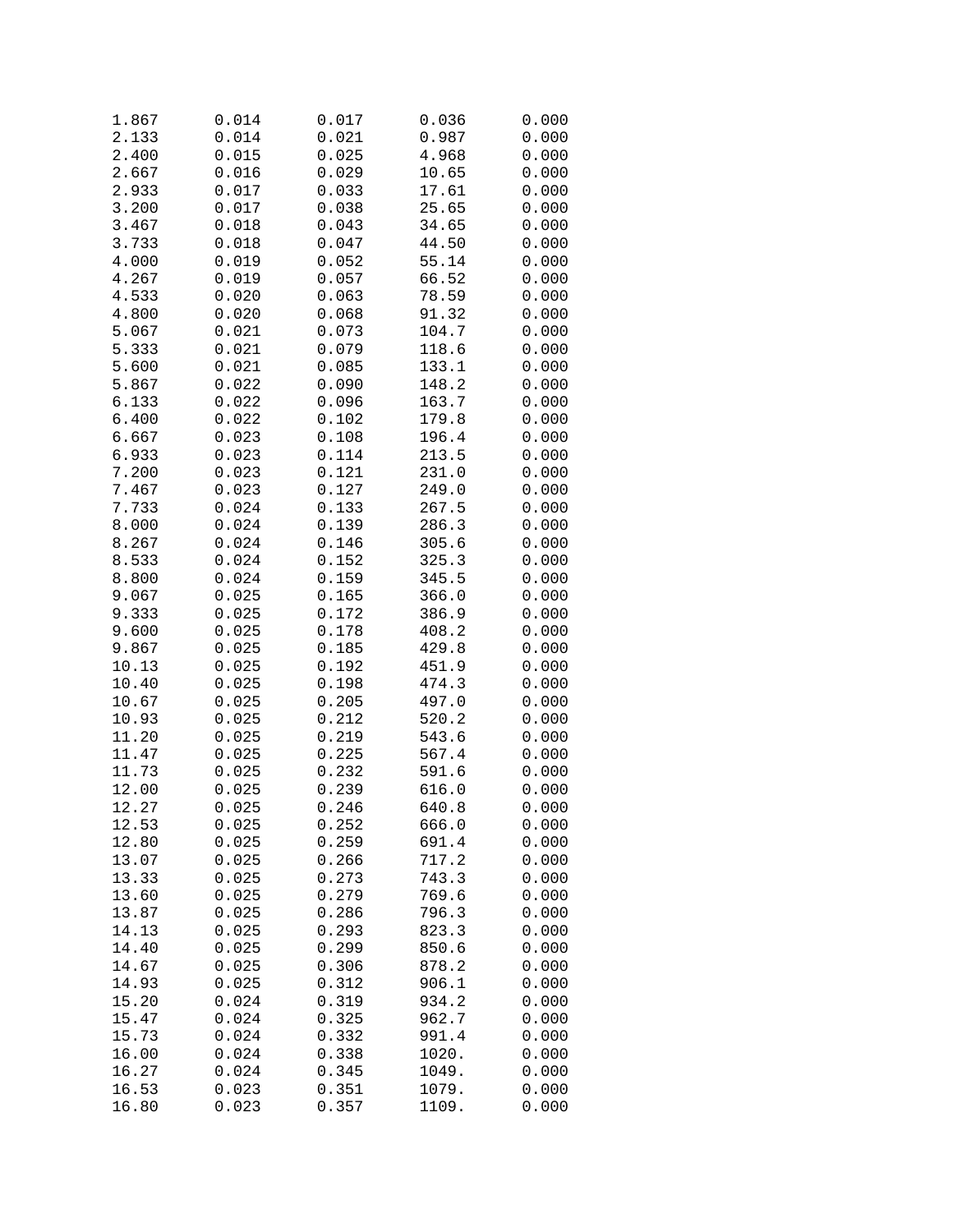| 0.023 | 0.363 | 1139. | 0.000 |
|-------|-------|-------|-------|
| 0.023 | 0.369 | 1169. | 0.000 |
| 0.022 | 0.375 | 1200. | 0.000 |
| 0.022 | 0.381 | 1231. | 0.000 |
| 0.022 | 0.387 | 1262. | 0.000 |
| 0.021 | 0.393 | 1293. | 0.000 |
| 0.021 | 0.399 | 1325. | 0.000 |
| 0.021 | 0.404 | 1357. | 0.000 |
| 0.020 | 0.410 | 1389. | 0.000 |
| 0.020 | 0.415 | 1421. | 0.000 |
| 0.019 | 0.420 | 1454. | 0.000 |
| 0.019 | 0.425 | 1487. | 0.000 |
| 0.018 | 0.430 | 1520. | 0.000 |
| 0.018 | 0.435 | 1554. | 0.000 |
| 0.017 | 0.440 | 1587. | 0.000 |
| 0.017 | 0.444 | 1621. | 0.000 |
| 0.016 | 0.449 | 1655. | 0.000 |
| 0.015 | 0.453 | 1690. | 0.000 |
| 0.014 | 0.457 | 1724. | 0.000 |
| 0.014 | 0.461 | 1759. | 0.000 |
| 0.013 | 0.464 | 1794. | 0.000 |
| 0.012 | 0.467 | 1830. | 0.000 |
| 0.010 | 0.470 | 1865. | 0.000 |
| 0.009 | 0.473 | 1901. | 0.000 |
| 0.007 | 0.475 | 1937. | 0.000 |
| 0.005 | 0.477 | 1973. | 0.000 |
| 0.000 | 0.478 | 2010. | 0.000 |
| 0.000 | 0.000 | 2046. | 0.000 |
|       |       |       |       |

| <b>Name :</b> Tank 1<br><b>Tank Name:</b> Tank 1 |                                            |  |
|--------------------------------------------------|--------------------------------------------|--|
| Dimensions                                       |                                            |  |
| Depth:                                           | 24ft.                                      |  |
| Tank Type : Circular                             |                                            |  |
| Diameter:24ft.                                   |                                            |  |
| Length: 110 ft.                                  |                                            |  |
| Discharge Structure                              |                                            |  |
| Riser Height: 2 ft.                              |                                            |  |
| Riser Diameter: 24 in.                           |                                            |  |
|                                                  | Orifice 1 Diameter: 2 in. Elevation: 0 ft. |  |
| Element Flows To:                                |                                            |  |
| Outlet 1                                         | Outlet 2                                   |  |

 $\_$  ,  $\_$  ,  $\_$  ,  $\_$  ,  $\_$  ,  $\_$  ,  $\_$  ,  $\_$  ,  $\_$  ,  $\_$  ,  $\_$  ,  $\_$  ,  $\_$  ,  $\_$  ,  $\_$  ,  $\_$  ,  $\_$  ,  $\_$  ,  $\_$  ,  $\_$  ,  $\_$  ,  $\_$  ,  $\_$  ,  $\_$  ,  $\_$  ,  $\_$  ,  $\_$  ,  $\_$  ,  $\_$  ,  $\_$  ,  $\_$  ,  $\_$  ,  $\_$  ,  $\_$  ,  $\_$  ,  $\_$  ,  $\_$  ,

\_\_\_\_\_\_\_\_\_\_\_\_\_\_\_\_\_\_\_\_\_\_\_\_\_\_\_\_\_\_\_\_\_\_\_\_\_\_\_\_\_\_\_\_\_\_\_\_\_\_\_\_\_\_\_\_\_\_\_\_\_\_\_\_\_\_\_

### **Tank Hydraulic Table**

|       |       | $Stage (ft) Area (acr) Volume (acr-fit) Dschrg (cfs) Infilt (cfs)$ |       |       |
|-------|-------|--------------------------------------------------------------------|-------|-------|
| 0.000 | 0.000 | 0.000                                                              | 0.000 | 0.000 |
| 0.267 | 0.013 | 0.002                                                              | 0.054 | 0.000 |
| 0.533 | 0.018 | 0.006                                                              | 0.077 | 0.000 |
| 0.800 | 0.022 | 0.012                                                              | 0.094 | 0.000 |
| 1.067 | 0.025 | 0.018                                                              | 0.109 | 0.000 |
| 1.333 | 0.028 | 0.025                                                              | 0.121 | 0.000 |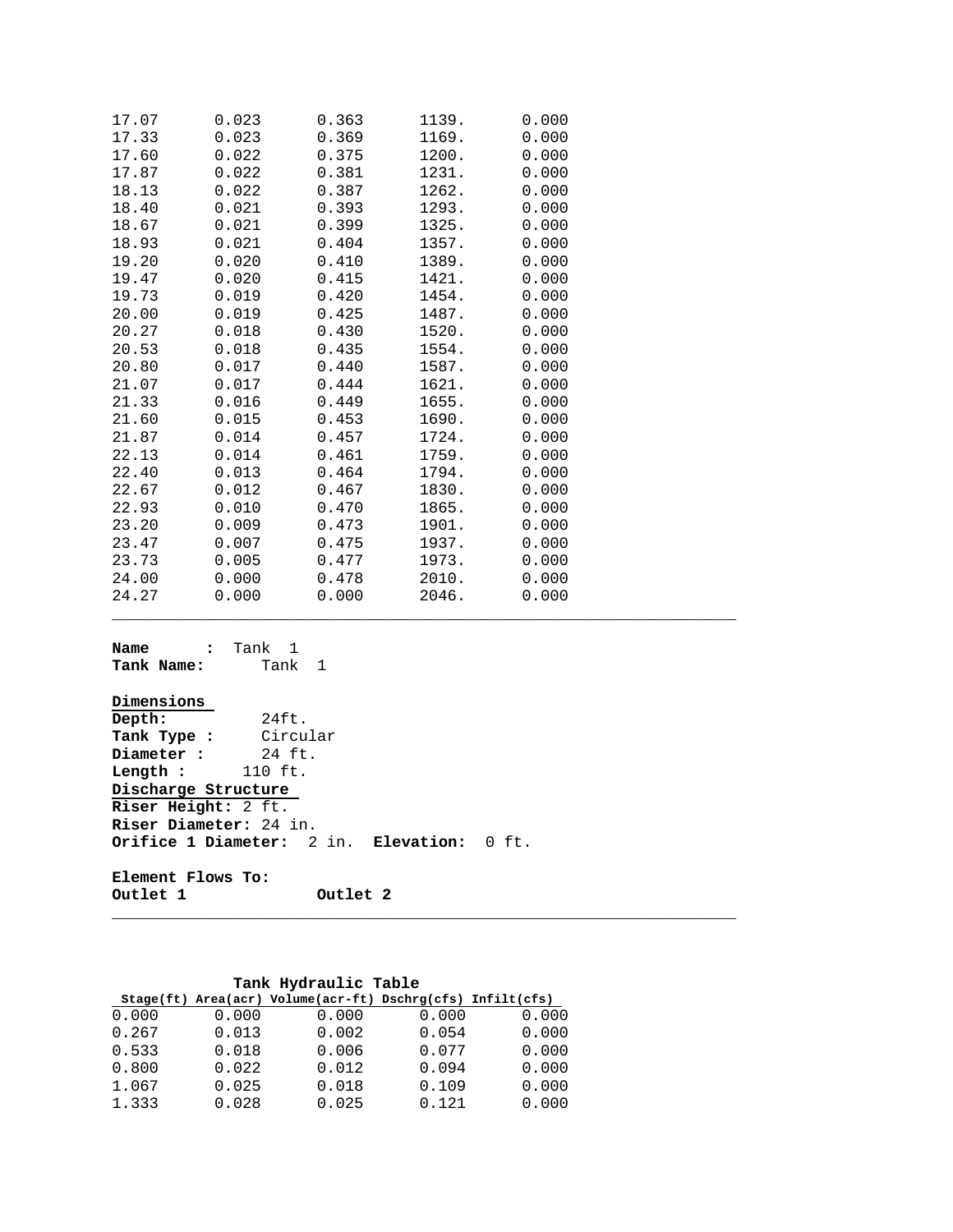| 1.600          | 0.030 | 0.033 | 0.133 | 0.000 |
|----------------|-------|-------|-------|-------|
| 1.867          | 0.032 | 0.041 | 0.144 | 0.000 |
| 2.133          | 0.034 | 0.050 | 1.102 | 0.000 |
| 2.400          | 0.036 | 0.059 | 5.090 | 0.000 |
| 2.667          | 0.038 | 0.069 | 10.77 | 0.000 |
| 2.933          | 0.040 | 0.080 | 17.74 | 0.000 |
| 3.200          | 0.041 | 0.091 | 25.79 | 0.000 |
| 3.467          | 0.043 | 0.102 | 34.79 | 0.000 |
| 3.733          | 0.044 | 0.113 | 44.65 | 0.000 |
| 4.000          | 0.045 | 0.125 | 55.30 | 0.000 |
| 4.267          | 0.046 | 0.137 | 66.69 | 0.000 |
|                | 0.047 |       | 78.76 |       |
| 4.533          |       | 0.150 |       | 0.000 |
| 4.800          | 0.048 | 0.163 | 91.49 | 0.000 |
| 5.067          | 0.049 | 0.176 | 104.8 | 0.000 |
| 5.333          | 0.050 | 0.189 | 118.8 | 0.000 |
| 5.600          | 0.051 | 0.203 | 133.3 | 0.000 |
| 5.867          | 0.052 | 0.216 | 148.4 | 0.000 |
| 6.133          | 0.053 | 0.230 | 163.9 | 0.000 |
| 6.400          | 0.054 | 0.245 | 180.0 | 0.000 |
| 6.667          | 0.054 | 0.259 | 196.6 | 0.000 |
| 6.933          | 0.055 | 0.274 | 213.7 | 0.000 |
| 7.200          | 0.056 | 0.288 | 231.2 | 0.000 |
| 7.467          | 0.056 | 0.303 | 249.2 | 0.000 |
| 7.733          | 0.057 | 0.318 | 267.7 | 0.000 |
| 8.000          | 0.057 | 0.333 | 286.6 | 0.000 |
| 8.267          | 0.058 | 0.349 | 305.9 | 0.000 |
| 8.533          | 0.058 | 0.364 | 325.6 | 0.000 |
| 8.800          | 0.058 | 0.380 | 345.7 | 0.000 |
| 9.067          | 0.059 | 0.395 | 366.2 | 0.000 |
| 9.333          | 0.059 | 0.411 | 387.1 | 0.000 |
| 9.600          | 0.059 | 0.427 | 408.4 | 0.000 |
| 9.867          | 0.060 | 0.443 | 430.1 | 0.000 |
| 10.13          | 0.060 | 0.459 | 452.1 | 0.000 |
| 10.40          | 0.060 | 0.475 | 474.5 | 0.000 |
| 10.67          | 0.060 | 0.491 | 497.3 | 0.000 |
| 10.93          | 0.060 | 0.507 | 520.4 | 0.000 |
| 11.20          | 0.060 | 0.523 | 543.9 | 0.000 |
| 11.47          | 0.061 | 0.539 | 567.7 | 0.000 |
| 11.73          | 0.061 | 0.555 | 591.8 | 0.000 |
| 12.00          | 0.061 | 0.571 | 616.3 | 0.000 |
| 12.27          | 0.061 | 0.587 | 641.1 | 0.000 |
| 12.53          | 0.061 | 0.604 | 666.2 | 0.000 |
| 12.80          | 0.060 | 0.620 | 691.7 | 0.000 |
| 13.07          | 0.060 | 0.636 | 717.5 | 0.000 |
|                | 0.060 | 0.652 | 743.5 | 0.000 |
| 13.33<br>13.60 |       | 0.668 |       |       |
|                | 0.060 | 0.684 | 769.9 | 0.000 |
| 13.87          | 0.060 |       | 796.6 | 0.000 |
| 14.13          | 0.060 | 0.700 | 823.6 | 0.000 |
| 14.40          | 0.059 | 0.716 | 850.9 | 0.000 |
| 14.67          | 0.059 | 0.731 | 878.5 | 0.000 |
| 14.93          | 0.059 | 0.747 | 906.4 | 0.000 |
| 15.20          | 0.058 | 0.763 | 934.5 | 0.000 |
| 15.47          | 0.058 | 0.778 | 963.0 | 0.000 |
| 15.73          | 0.058 | 0.794 | 991.7 | 0.000 |
| 16.00          | 0.057 | 0.809 | 1020. | 0.000 |
| 16.27          | 0.057 | 0.824 | 1050. | 0.000 |
| 16.53          | 0.056 | 0.839 | 1079. | 0.000 |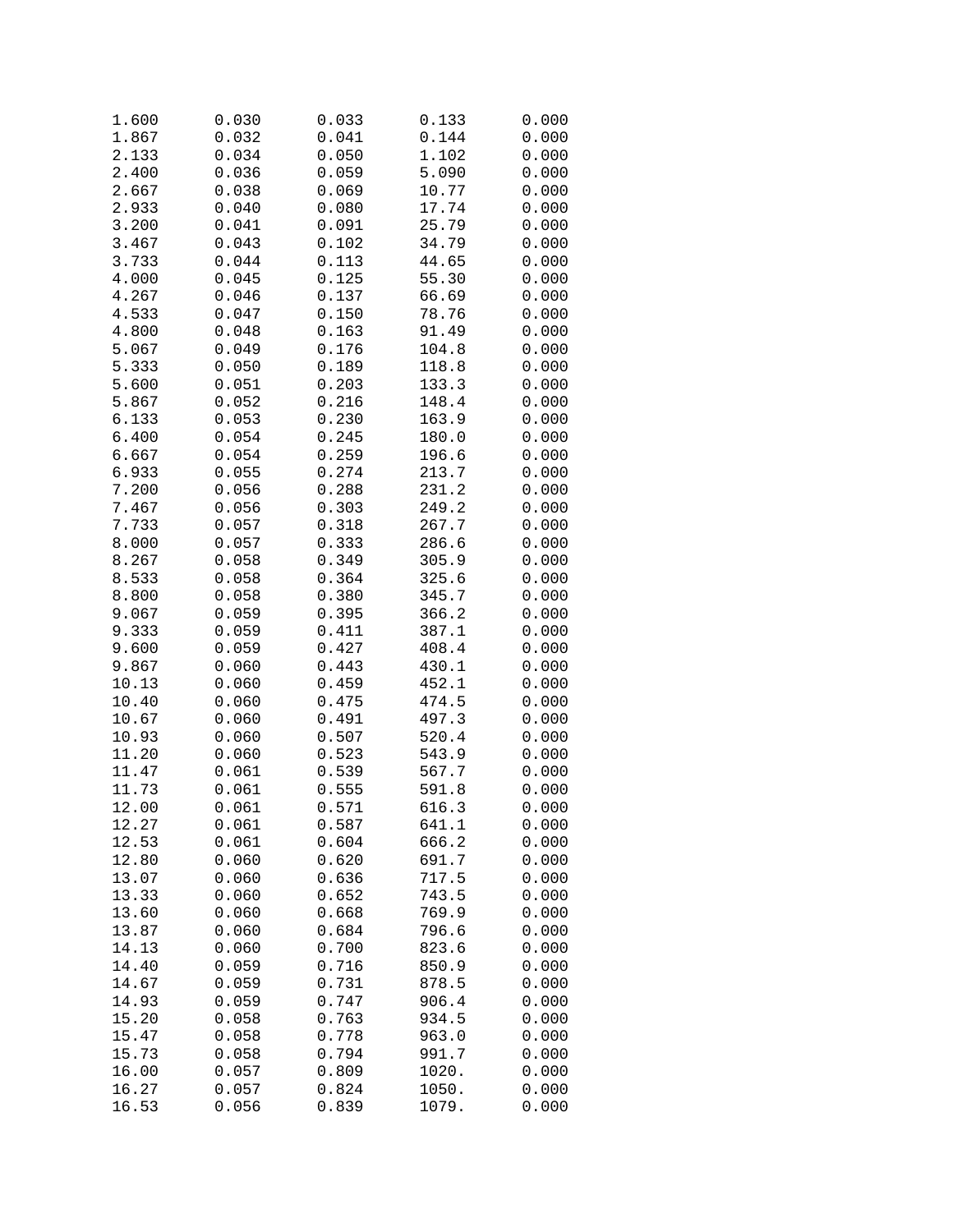| 16.80 | 0.056 | 0.854 | 1109. | 0.000 |
|-------|-------|-------|-------|-------|
| 17.07 | 0.055 | 0.869 | 1139. | 0.000 |
| 17.33 | 0.054 | 0.883 | 1169. | 0.000 |
| 17.60 | 0.054 | 0.898 | 1200. | 0.000 |
| 17.87 | 0.053 | 0.912 | 1231. | 0.000 |
| 18.13 | 0.052 | 0.926 | 1262. | 0.000 |
| 18.40 | 0.051 | 0.940 | 1294. | 0.000 |
| 18.67 | 0.050 | 0.953 | 1325. | 0.000 |
| 18.93 | 0.049 | 0.967 | 1357. | 0.000 |
| 19.20 | 0.048 | 0.980 | 1389. | 0.000 |
| 19.47 | 0.047 | 0.993 | 1422. | 0.000 |
| 19.73 | 0.046 | 1.005 | 1455. | 0.000 |
| 20.00 | 0.045 | 1.017 | 1487. | 0.000 |
| 20.27 | 0.044 | 1.029 | 1521. | 0.000 |
| 20.53 | 0.043 | 1.041 | 1554. | 0.000 |
| 20.80 | 0.041 | 1.052 | 1588. | 0.000 |
| 21.07 | 0.040 | 1.063 | 1622. | 0.000 |
| 21.33 | 0.038 | 1.073 | 1656. | 0.000 |
| 21.60 | 0.036 | 1.083 | 1690. | 0.000 |
| 21.87 | 0.034 | 1.092 | 1725. | 0.000 |
| 22.13 | 0.032 | 1.101 | 1760. | 0.000 |
| 22.40 | 0.030 | 1.110 | 1795. | 0.000 |
| 22.67 | 0.028 | 1.117 | 1830. | 0.000 |
| 22.93 | 0.025 | 1.124 | 1866. | 0.000 |
| 23.20 | 0.022 | 1.131 | 1901. | 0.000 |
| 23.47 | 0.018 | 1.136 | 1937. | 0.000 |
| 23.73 | 0.013 | 1.140 | 1973. | 0.000 |
| 24.00 | 0.000 | 1.142 | 2010. | 0.000 |
| 24.27 | 0.000 | 0.000 | 2047. | 0.000 |

#### **MITIGATED LAND USE**

#### **ANALYSIS RESULTS**

**\_\_\_\_\_\_\_\_\_\_\_\_\_\_\_\_\_\_\_\_\_\_\_\_\_\_\_\_\_\_\_\_\_\_\_\_\_\_\_\_\_\_\_\_\_\_\_\_\_\_\_\_\_\_\_\_\_\_\_\_\_\_\_\_\_\_\_**

|               | Flow Frequency Return Periods for Predeveloped. POC #1 |  |
|---------------|--------------------------------------------------------|--|
| Return Period | Flow(cfs)                                              |  |
| 2 year        | 0.135754                                               |  |
| 5 year        | 0.320869                                               |  |
| 10 year       | 0.403308                                               |  |
| 25 year       | 0.672722                                               |  |
|               |                                                        |  |
|               | Flow Frequency Return Periods for Mitigated. POC #1    |  |
| Return Period | Flow(cfs)                                              |  |
| 2 year        | 0.105202                                               |  |
| 5 year        | 0.168113                                               |  |
| 10 year       | 0.224668                                               |  |
| 25 year       | 0.372554                                               |  |
|               |                                                        |  |

|      |  |              | Yearly Peaks for Predeveloped and Mitigated. | POC #1 |  |
|------|--|--------------|----------------------------------------------|--------|--|
| Year |  | Predeveloped | Mitigated                                    |        |  |

| ------------- | ----------- |
|---------------|-------------|
| 0.101         | 0.031       |
| 0.011         | 0.052       |
| 0.279         | 0.115       |
|               |             |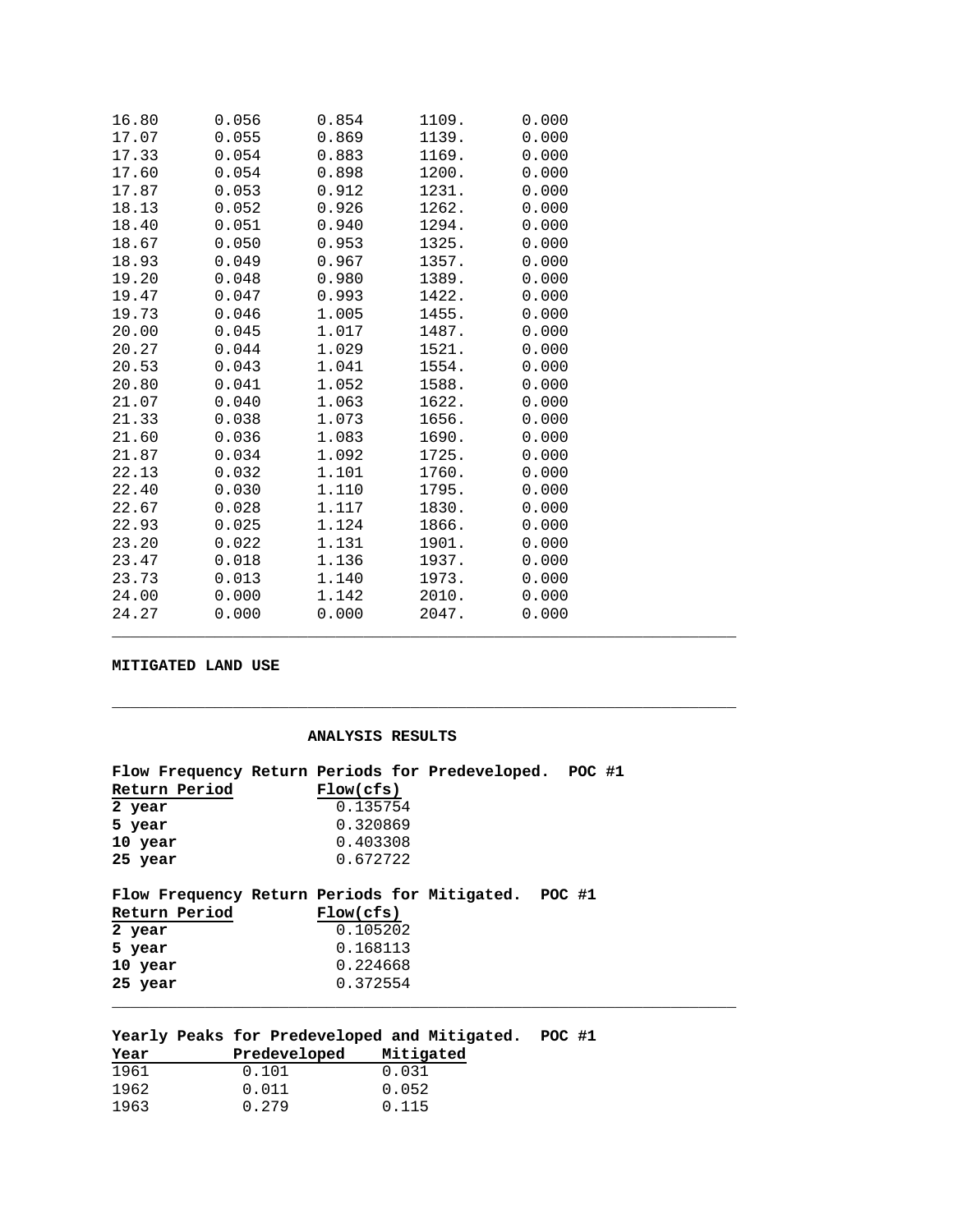| 1964 | 0.118 | 0.143 |
|------|-------|-------|
| 1965 | 0.054 | 0.102 |
| 1966 | 0.130 | 0.031 |
| 1967 | 0.117 | 0.035 |
| 1968 | 0.225 | 0.144 |
| 1969 | 0.088 | 0.095 |
| 1970 | 0.325 | 0.127 |
| 1971 | 0.364 | 0.276 |
| 1972 | 0.115 | 0.107 |
| 1973 | 0.012 | 0.027 |
| 1974 | 0.289 | 0.165 |
| 1975 | 0.178 | 0.137 |
| 1976 | 0.094 | 0.031 |
| 1977 | 0.000 | 0.026 |
| 1978 | 0.000 | 0.097 |
| 1979 | 0.142 | 0.088 |
| 1980 | 0.129 | 0.137 |
| 1981 | 0.183 | 0.045 |
| 1982 | 0.022 | 0.177 |
| 1983 | 0.399 | 0.223 |
| 1984 | 1.014 | 0.246 |
| 1985 | 0.246 | 0.167 |
| 1986 | 0.215 | 0.104 |
| 1987 | 0.539 | 0.163 |
| 1988 | 0.156 | 0.147 |
| 1989 | 0.250 | 0.123 |
| 1990 | 0.189 | 0.076 |
| 1991 | 0.087 | 0.041 |
| 1992 | 0.033 | 0.029 |
| 1993 | 0.456 | 0.174 |
| 1994 | 0.323 | 0.188 |
| 1995 | 0.058 | 0.032 |
| 1996 | 0.320 | 0.619 |
| 1997 | 0.029 | 0.029 |
| 1998 | 0.303 | 0.155 |

# **Ranked Yearly Peaks for Predeveloped and Mitigated. POC #1**

 $\overline{\phantom{a}}$  , and the contribution of the contribution of the contribution of the contribution of the contribution of the contribution of the contribution of the contribution of the contribution of the contribution of the

| Rank | Predeveloped | Mitigated |
|------|--------------|-----------|
| 1    | 1.0136       | 0.6194    |
| 2    | 0.5388       | 0.2756    |
| 3    | 0.4562       | 0.2461    |
| 4    | 0.3989       | 0.2229    |
| 5    | 0.3643       | 0.1879    |
| 6    | 0.3251       | 0.1774    |
| 7    | 0.3234       | 0.1742    |
| 8    | 0.3203       | 0.1668    |
| 9    | 0.3028       | 0.1654    |
| 10   | 0.2890       | 0.1631    |
| 11   | 0.2793       | 0.1547    |
| 12   | 0.2498       | 0.1468    |
| 13   | 0.2456       | 0.1444    |
| 14   | 0.2248       | 0.1434    |
| 15   | 0.2146       | 0.1374    |
| 16   | 0.1889       | 0.1365    |
| 17   | 0.1832       | 0.1272    |
| 18   | 0.1781       | 0.1231    |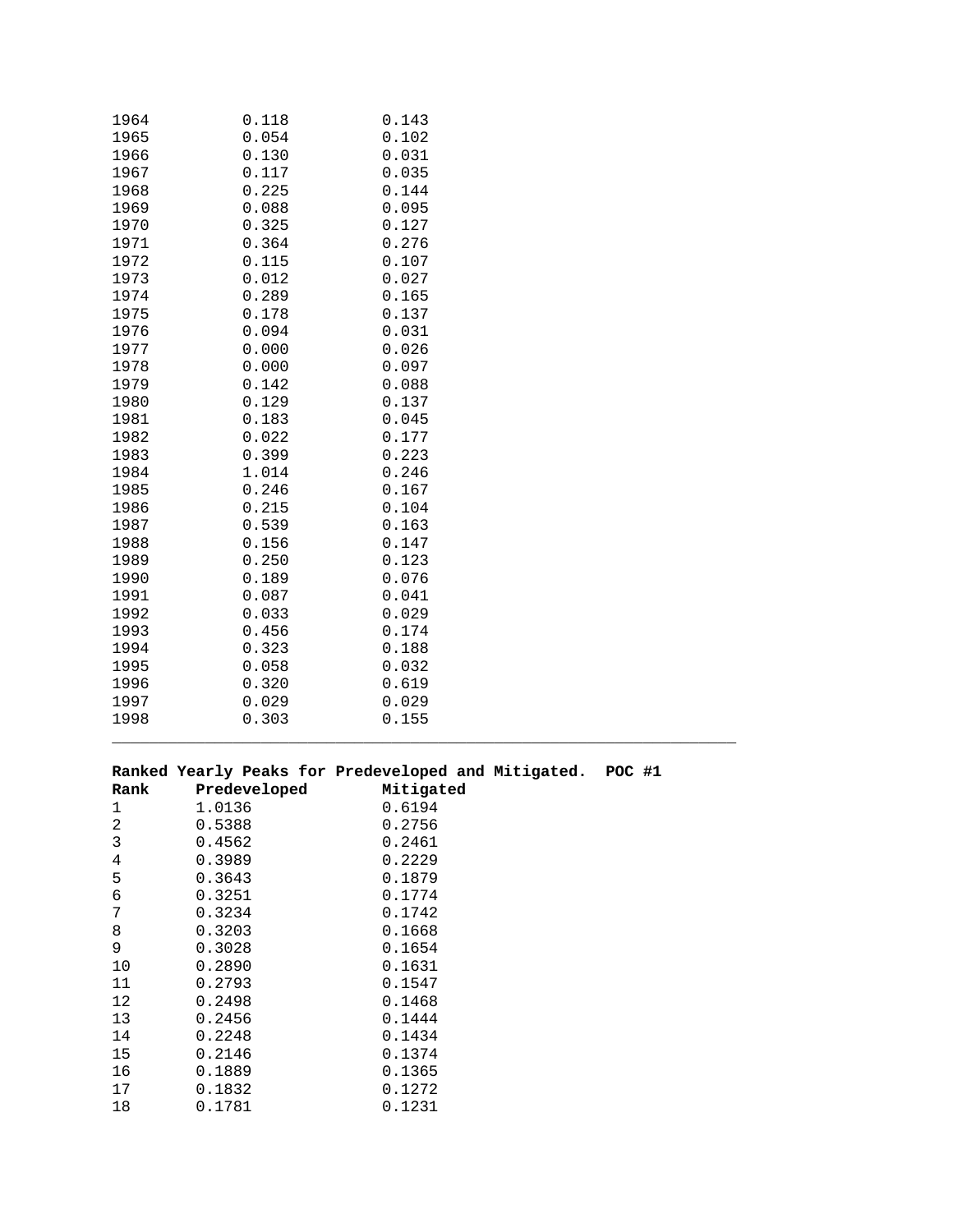| 19 | 0.1558 | 0.1148 |  |
|----|--------|--------|--|
| 20 | 0.1419 | 0.1068 |  |
| 21 | 0.1299 | 0.1037 |  |
| 22 | 0.1293 | 0.1016 |  |
| 23 | 0.1182 | 0.0969 |  |
| 24 | 0.1174 | 0.0948 |  |
| 25 | 0.1151 | 0.0880 |  |
| 26 | 0.1008 | 0.0758 |  |
| 27 | 0.0937 | 0.0518 |  |
| 28 | 0.0876 | 0.0450 |  |
| 29 | 0.0874 | 0.0414 |  |
| 30 | 0.0581 | 0.0351 |  |
| 31 | 0.0544 | 0.0322 |  |
| 32 | 0.0334 | 0.0314 |  |
| 33 | 0.0294 | 0.0311 |  |
| 34 | 0.0220 | 0.0308 |  |
| 35 | 0.0125 | 0.0294 |  |
| 36 | 0.0107 | 0.0289 |  |
| 37 | 0.0002 | 0.0272 |  |
| 38 | 0.0001 | 0.0256 |  |
|    |        |        |  |

# **POC #1**

Facility FAILED duration standard for 1+ flows.

| Flow(CFS) | Predev |      |     | Dev Percentage Pass/Fail |
|-----------|--------|------|-----|--------------------------|
| 0.0136    | 1455   | 6976 | 479 | Fail                     |
| 0.0175    | 1260   | 5926 | 470 | Fail                     |
| 0.0214    | 1111   | 4917 | 442 | Fail                     |
| 0.0254    | 985    | 3724 | 378 | Fail                     |
| 0.0293    | 896    | 2360 | 263 | Fail                     |
| 0.0333    | 817    | 1449 | 177 | Fail                     |
| 0.0372    | 742    | 476  | 64  | Pass                     |
| 0.0411    | 659    | 442  | 67  | Pass                     |
| 0.0451    | 605    | 410  | 67  | Pass                     |
| 0.0490    | 555    | 372  | 67  | Pass                     |
| 0.0529    | 516    | 354  | 68  | Pass                     |
| 0.0569    | 480    | 331  | 68  | Pass                     |
| 0.0608    | 440    | 309  | 70  | Pass                     |
| 0.0648    | 408    | 290  | 71  | Pass                     |
| 0.0687    | 369    | 265  | 71  | Pass                     |
| 0.0726    | 348    | 253  | 72  | Pass                     |
| 0.0766    | 317    | 234  | 73  | Pass                     |
| 0.0805    | 296    | 224  | 75  | Pass                     |
| 0.0844    | 277    | 208  | 75  | Pass                     |
| 0.0884    | 264    | 197  | 74  | Pass                     |
| 0.0923    | 243    | 182  | 74  | Pass                     |
| 0.0962    | 216    | 164  | 75  | Pass                     |
| 0.1002    | 205    | 150  | 73  | Pass                     |
| 0.1041    | 181    | 141  | 77  | Pass                     |
| 0.1081    | 166    | 132  | 79  | Pass                     |
| 0.1120    | 154    | 126  | 81  | Pass                     |
| 0.1159    | 143    | 114  | 79  | Pass                     |
| 0.1199    | 129    | 108  | 83  | Pass                     |
| 0.1238    | 124    | 97   | 78  | Pass                     |
| 0.1277    | 117    | 88   | 75  | Pass                     |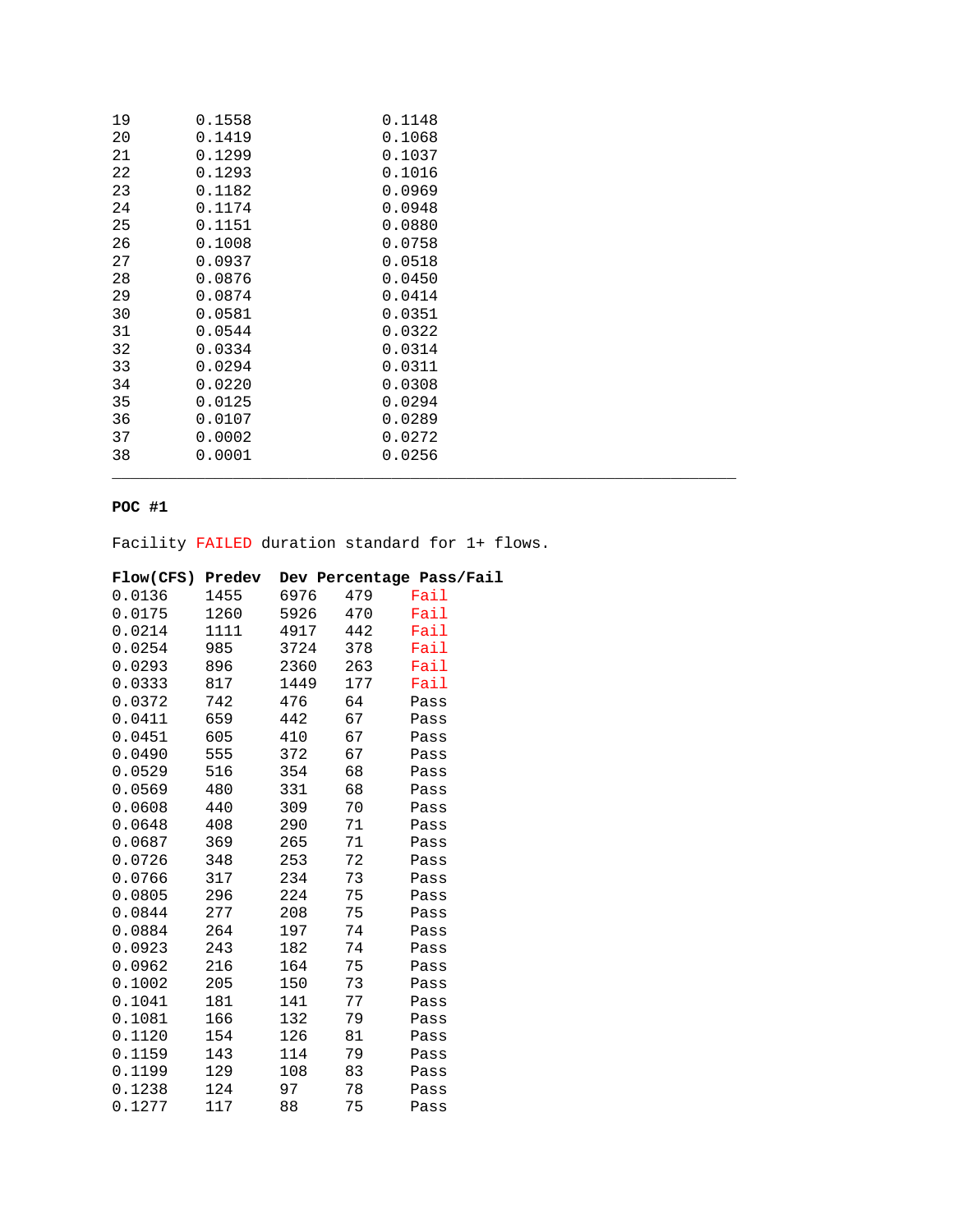| 0.1317 | 110 | 87 | 79 | Pass |
|--------|-----|----|----|------|
| 0.1356 | 100 | 79 | 79 | Pass |
| 0.1395 | 93  | 69 | 74 | Pass |
| 0.1435 | 86  | 65 | 75 | Pass |
| 0.1474 | 83  | 59 | 71 | Pass |
| 0.1514 | 75  | 53 | 70 | Pass |
| 0.1553 | 69  | 46 | 66 | Pass |
| 0.1592 | 66  | 41 | 62 | Pass |
| 0.1632 | 64  | 40 | 62 | Pass |
| 0.1671 | 59  | 33 | 55 | Pass |
| 0.1710 | 56  | 33 | 58 | Pass |
| 0.1750 | 56  | 32 | 57 | Pass |
| 0.1789 | 54  | 29 | 53 | Pass |
| 0.1829 | 51  | 28 | 54 | Pass |
| 0.1868 | 49  | 25 | 51 | Pass |
| 0.1907 | 46  | 22 | 47 | Pass |
| 0.1947 | 43  | 22 | 51 | Pass |
| 0.1986 | 41  | 20 | 48 | Pass |
| 0.2025 | 40  | 20 | 50 | Pass |
| 0.2065 | 37  | 18 | 48 | Pass |
| 0.2104 | 36  | 18 | 50 | Pass |
| 0.2143 | 33  | 17 | 51 | Pass |
| 0.2183 | 31  | 15 | 48 | Pass |
| 0.2222 | 29  | 13 | 44 | Pass |
| 0.2262 | 27  | 10 | 37 | Pass |
| 0.2301 | 26  | 10 | 38 | Pass |
| 0.2340 | 25  | 10 | 40 | Pass |
| 0.2380 | 25  | 10 | 40 | Pass |
| 0.2419 | 25  | 10 | 40 | Pass |
| 0.2458 | 24  | 9  | 37 | Pass |
| 0.2498 | 23  | 8  | 34 | Pass |
| 0.2537 | 19  | 8  | 42 | Pass |
| 0.2577 | 18  | 8  | 44 | Pass |
| 0.2616 | 18  | 8  | 44 | Pass |
| 0.2655 | 18  | 8  | 44 | Pass |
| 0.2695 | 18  | 8  | 44 | Pass |
| 0.2734 | 18  | 8  | 44 | Pass |
| 0.2773 | 16  | 6  | 37 | Pass |
| 0.2813 | 15  | б  | 40 | Pass |
| 0.2852 | 14  | 6  | 42 | Pass |
| 0.2891 | 13  | 6  | 46 | Pass |
| 0.2931 | 12  | 5  | 41 | Pass |
| 0.2970 | 12  | 5  | 41 | Pass |
| 0.3010 | 12  | 5  | 41 | Pass |
| 0.3049 | 11  | 5  | 45 | Pass |
| 0.3088 | 10  | 5  | 50 | Pass |
| 0.3128 | 10  | 5  | 50 | Pass |
| 0.3167 | 10  | 5  | 50 | Pass |
| 0.3206 | 10  | 5  | 50 | Pass |
| 0.3246 | 8   | 5  | 62 | Pass |
| 0.3285 | 7   | 5  | 71 | Pass |
| 0.3324 | 7   | 5  | 71 | Pass |
| 0.3364 | 7   | 5  | 71 | Pass |
| 0.3403 | 7   | 5  | 71 | Pass |
| 0.3443 | 7   | 5  | 71 | Pass |
| 0.3482 | 6   | 5  | 83 | Pass |
| 0.3521 | 6   | 5  | 83 | Pass |
|        |     |    |    |      |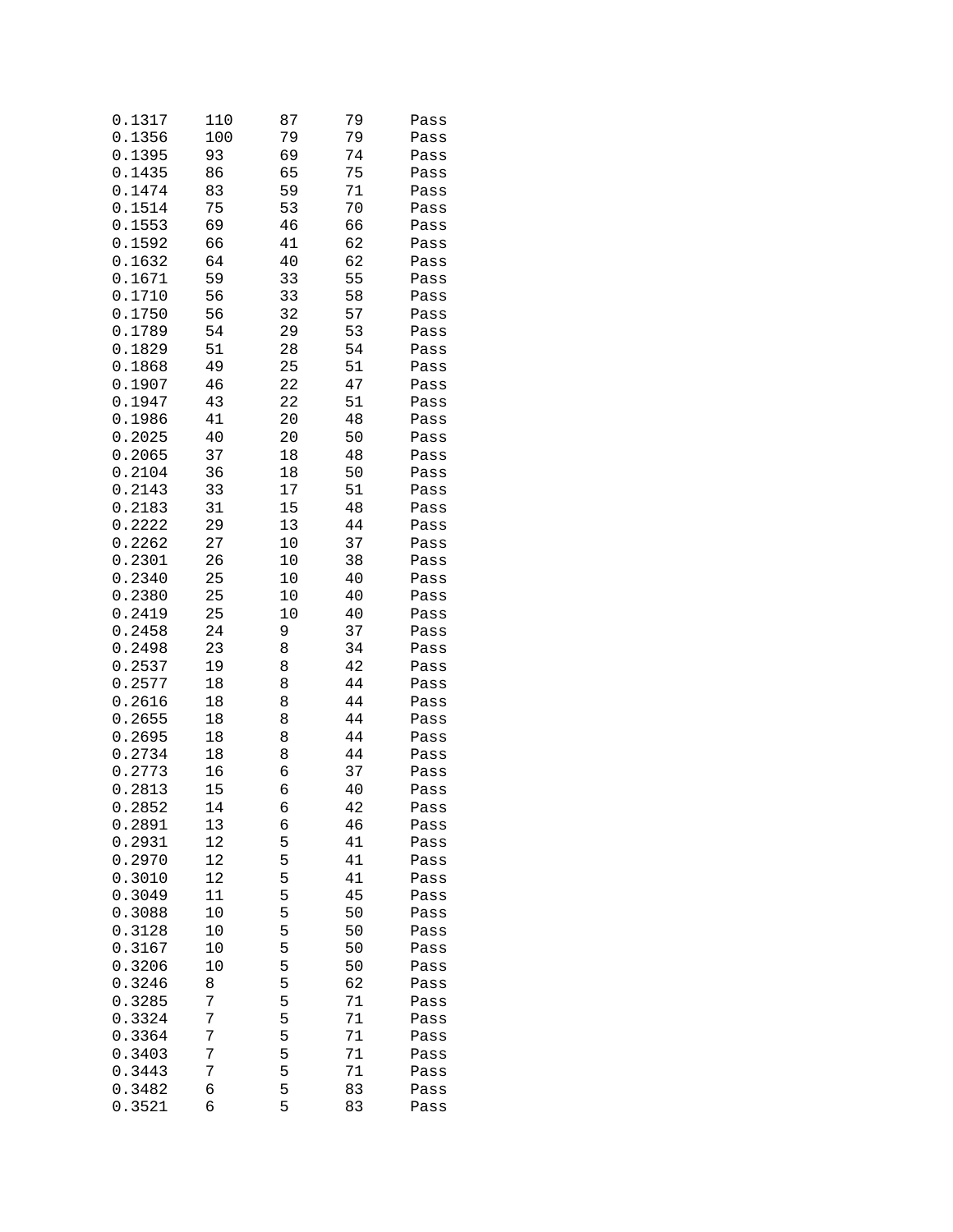| 0.3561 | 6 | 5 | 83 | Pass |
|--------|---|---|----|------|
| 0.3600 | 6 | 4 | 66 | Pass |
| 0.3639 | 6 | 4 | 66 | Pass |
| 0.3679 | 5 | 4 | 80 | Pass |
| 0.3718 | 5 | 4 | 80 | Pass |
| 0.3758 | 5 | 4 | 80 | Pass |
| 0.3797 | 5 | 4 | 80 | Pass |
| 0.3836 | 5 | 4 | 80 | Pass |
| 0.3876 | 5 | 4 | 80 | Pass |
| 0.3915 | 5 | 4 | 80 | Pass |
| 0.3954 | 5 | 3 | 60 | Pass |
| 0.3994 | 4 | 3 | 75 | Pass |
| 0.4033 | 4 | 2 | 50 | Pass |

 **The development has an increase in flow durations for more than a 10% increase from the 2 year to the 10 year flow. \_\_\_\_\_\_\_\_\_\_\_\_\_\_\_\_\_\_\_\_\_\_\_\_\_\_\_\_\_\_\_\_\_\_\_\_\_\_\_\_\_\_\_\_\_\_\_\_\_\_\_\_\_\_\_\_\_\_\_\_\_\_\_\_\_\_\_**

\_\_\_\_\_\_\_\_\_\_\_\_\_\_\_\_\_\_\_\_\_\_\_\_\_\_\_\_\_\_\_\_\_\_\_\_\_\_\_\_\_\_\_\_\_\_\_\_\_\_\_\_\_

**\_\_\_\_\_\_\_\_\_\_\_\_\_\_\_\_\_\_\_\_\_\_\_\_\_\_\_\_\_\_\_\_\_\_\_\_\_\_\_\_\_\_\_\_\_\_\_\_\_\_\_\_\_\_\_\_\_\_\_\_\_\_\_\_\_\_\_**

\_\_\_\_\_\_\_\_\_\_\_\_\_\_\_\_\_\_\_\_\_\_\_\_\_\_\_\_\_\_\_\_\_\_\_\_\_\_\_\_\_\_\_\_\_\_\_\_\_\_\_\_\_\_\_\_\_\_\_\_\_\_\_\_\_\_\_

**Flow Frequency Return Periods for Predeveloped. POC #2 Return Period<br>2 year 2 year** 0.421698<br> **5 year** 0.849425 **5 year** 0.849425<br> **10 year** 0.969455 **10 year** 0.969455<br>**25 year** 1.576476 **25 year** 1.576476

#### **Flow Frequency Return Periods for Mitigated. POC #2 Return Period**<br>2 year **2 year** 0.166336<br> **5 year** 0.530225 **5 year** 0.530225<br>**10 year** 0.786194 **10 year** 0.786194<br> **25 year** 1.186765 **25 year** 1.186765

#### **Yearly Peaks for Predeveloped and Mitigated. POC #2**

| Year | Predeveloped | Mitigated |
|------|--------------|-----------|
| 1961 | 0.318        | 0.082     |
| 1962 | 0.168        | 0.107     |
| 1963 | 0.683        | 0.192     |
| 1964 | 0.353        | 0.202     |
| 1965 | 0.224        | 0.150     |
| 1966 | 0.361        | 0.101     |
| 1967 | 0.317        | 0.119     |
| 1968 | 0.559        | 0.373     |
| 1969 | 0.407        | 0.139     |
| 1970 | 0.840        | 0.339     |
| 1971 | 0.956        | 1.107     |
| 1972 | 0.423        | 0.137     |
| 1973 | 0.156        | 0.069     |
| 1974 | 0.711        | 0.502     |
| 1975 | 0.421        | 0.217     |
| 1976 | 0.328        | 0.109     |
| 1977 | 0.124        | 0.066     |
| 1978 | 0.252        | 0.128     |
| 1979 | 0.342        | 0.156     |
| 1980 | 0.356        | 0.210     |
| 1981 | 0.453        | 0.152     |
| 1982 | 0.712        | 0.684     |
| 1983 | 0.907        | 0.759     |
| 1984 | 2.422        | 1.171     |
| 1985 | 0.565        | 0.441     |
| 1986 | 0.617        | 0.164     |
| 1987 | 1.244        | 0.658     |
| 1988 | 0.435        | 0.323     |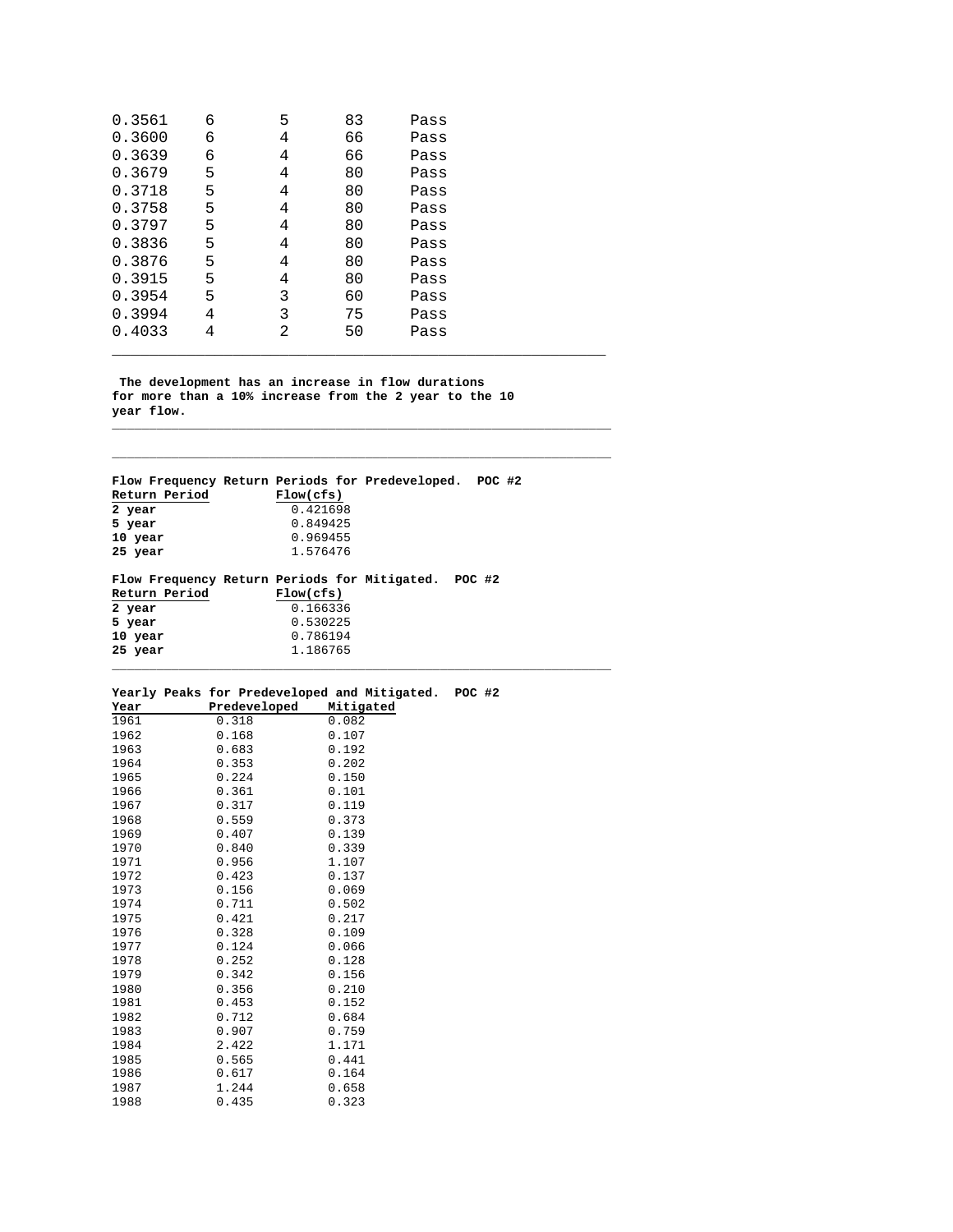| 1989 | 0.816        | 0.281                                                      |  |
|------|--------------|------------------------------------------------------------|--|
| 1990 | 0.502        | 0.169                                                      |  |
| 1991 | 0.319        | 0.125                                                      |  |
| 1992 | 0.138        | 0.069                                                      |  |
| 1993 | 1.131        | 0.430                                                      |  |
| 1994 | 0.774        | 0.667                                                      |  |
| 1995 | 0.304        | 0.092                                                      |  |
| 1996 | 0.892        | 1.228                                                      |  |
| 1997 | 0.138        | 0.069                                                      |  |
| 1998 | 0.890        | 0.277                                                      |  |
|      |              |                                                            |  |
|      |              | Ranked Yearly Peaks for Predeveloped and Mitigated. POC #2 |  |
| Rank | Predeveloped | Mitigated                                                  |  |
| 1    | 2.4220       | 1.2278                                                     |  |
| 2    | 1.2443       | 1.1707                                                     |  |
| 3    | 1.1313       | 1.1068                                                     |  |
| 4    | 0.9560       | 0.7595                                                     |  |
| 5    | 0.9073       | 0.6840                                                     |  |
| 6    | 0.8915       | 0.6671                                                     |  |
| 7    | 0.8904       | 0.6583                                                     |  |
| 8    | 0.8405       | 0.5022                                                     |  |
| 9    | 0.8162       | 0.4413                                                     |  |
| 10   | 0.7743       | 0.4303                                                     |  |
| 11   | 0.7122       | 0.3730                                                     |  |
| 12   | 0.7110       | 0.3389                                                     |  |
| 13   | 0.6835       | 0.3230                                                     |  |
| 14   | 0.6174       | 0.2811                                                     |  |
| 15   | 0.5653       | 0.2769                                                     |  |
| 16   | 0.5588       | 0.2167                                                     |  |
| 17   | 0.5015       | 0.2097                                                     |  |
|      |              |                                                            |  |

| 19 | 0.4351 | 0.1918 |
|----|--------|--------|
| 20 | 0.4229 | 0.1690 |
| 21 | 0.4205 | 0.1638 |
| 22 | 0.4072 | 0.1559 |
| 23 | 0.3613 | 0.1520 |
| 24 | 0.3557 | 0.1503 |
| 25 | 0.3530 | 0.1390 |
| 26 | 0.3423 | 0.1371 |
| 27 | 0.3280 | 0.1281 |
| 28 | 0.3191 | 0.1247 |
| 29 | 0.3184 | 0.1188 |
| 30 | 0.3175 | 0.1093 |
| 31 | 0.3039 | 0.1072 |
| 32 | 0.2522 | 0.1012 |
| 33 | 0.2236 | 0.0922 |
| 34 | 0.1679 | 0.0817 |
| 35 | 0.1555 | 0.0690 |
| 36 | 0.1381 | 0.0687 |
| 37 | 0.1381 | 0.0686 |
| 38 | 0.1238 | 0.0660 |

\_\_\_\_\_\_\_\_\_\_\_\_\_\_\_\_\_\_\_\_\_\_\_\_\_\_\_\_\_\_\_\_\_\_\_\_\_\_\_\_\_\_\_\_\_\_\_\_\_\_\_\_\_\_\_\_\_\_\_\_\_\_\_\_\_\_\_

#### **POC #2 The Facility PASSED**

18 0.4525 0.2023

#### **The Facility PASSED.**

| Flow(CFS) | Predev |      |    | Dev Percentage Pass/Fail |
|-----------|--------|------|----|--------------------------|
| 0.0422    | 2946   | 2581 | 87 | Pass                     |
| 0.0515    | 2418   | 1888 | 78 | Pass                     |
| 0.0609    | 2014   | 1536 | 76 | Pass                     |
| 0.0703    | 1710   | 1169 | 68 | Pass                     |
| 0.0796    | 1483   | 973  | 65 | Pass                     |
| 0.0890    | 1270   | 792  | 62 | Pass                     |
| 0.0984    | 1119   | 658  | 58 | Pass                     |
| 0.1077    | 983    | 533  | 54 | Pass                     |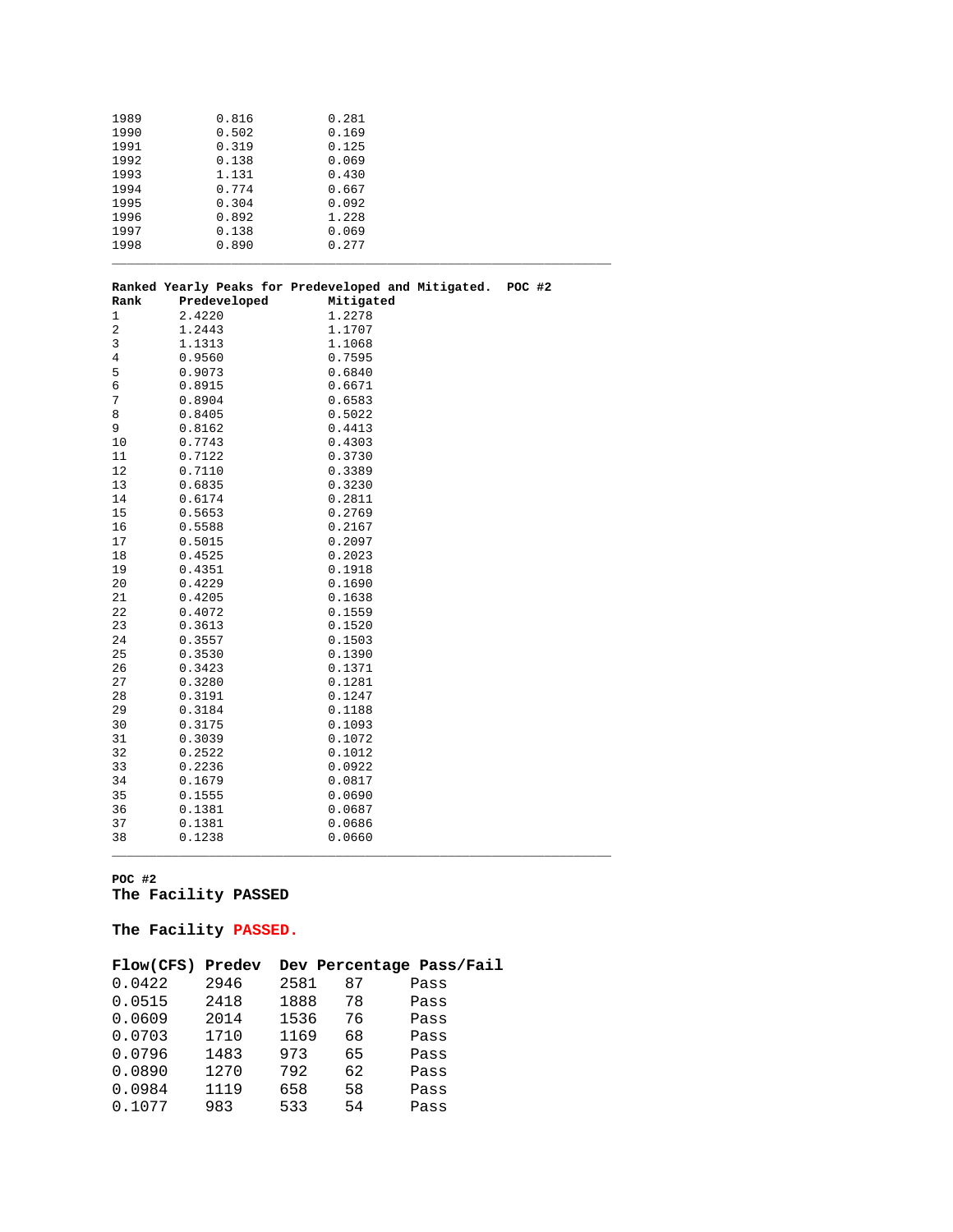| 0.1171           | 867      | 409      | 47       | Pass         |
|------------------|----------|----------|----------|--------------|
| 0.1265           | 774      | 312      | 40       | Pass         |
| 0.1358           | 685      | 241      | 35       | Pass         |
| 0.1452           | 623      | 193      | 30       | Pass         |
| 0.1546           | 562      | 160      | 28       | Pass         |
| 0.1639           | 512      | 142      | 27       | Pass         |
| 0.1733           | 458      | 127      | 27       | Pass         |
| 0.1827           | 422      | 111      | 26       | Pass         |
| 0.1920           | 388      | 106      | 27       | Pass         |
| 0.2014           | 357      | 100      | 28       | Pass         |
| 0.2108           | 331      | 95       | 28       | Pass         |
| 0.2201           | 307      | 83       | 27       | Pass         |
| 0.2295           | 282      | 79       | 28       | Pass         |
| 0.2389           | 257      | 76       | 29       | Pass         |
| 0.2482           | 232      | 75       | 32       | Pass         |
| 0.2576           | 213      | 72       | 33       | Pass         |
| 0.2670           | 200      | 66       | 33       | Pass         |
| 0.2763           | 184      | 63       | 34       | Pass         |
| 0.2857           | 170      | 59       | 34       | Pass         |
| 0.2951           | 155      | 55       | 35       | Pass         |
| 0.3044           | 144      | 53       | 36       | Pass         |
| 0.3138           | 133      | 52       | 39       | Pass         |
| 0.3232           | 118      | 49       | 41       | Pass         |
| 0.3325           | 107      | 46       | 42       | Pass         |
| 0.3419           | 101      | 43       | 42       | Pass         |
| 0.3513           | 94       | 39       | 41       | Pass         |
| 0.3606           | 85       | 38       | 44       | Pass         |
| 0.3700           | 78       | 36       | 46       | Pass         |
| 0.3794           | 73       | 34       | 46       | Pass         |
| 0.3887           | 65       | 31       | 47       | Pass         |
| 0.3981           | 64       | 30<br>30 | 46       | Pass         |
| 0.4075<br>0.4168 | 63<br>60 | 30       | 47<br>50 | Pass         |
| 0.4262           | 57       | 29       | 50       | Pass         |
| 0.4356           | 56       | 27       | 48       | Pass         |
| 0.4449           | 54       | 26       | 48       | Pass<br>Pass |
| 0.4543           | 49       | 25       | 51       | Pass         |
| 0.4637           | 48       | 25       | 52       | Pass         |
| 0.4730           | 42       | 24       | 57       | Pass         |
| 0.4824           | 40       | 24       | 60       | Pass         |
| 0.4918           | 38       | 24       | 63       | Pass         |
| 0.5011           | 37       | 23       | 62       | Pass         |
| 0.5105           | 36       | 21       | 58       | Pass         |
| 0.5199           | 32       | 20       | 62       | Pass         |
| 0.5292           | 31       | 20       | 64       | Pass         |
| 0.5386           | 29       | 20       | 68       | Pass         |
| 0.5480           | 28       | 19       | 67       | Pass         |
| 0.5573           | 27       | 18       | 66       | Pass         |
| 0.5667           | 25       | 18       | 72       | Pass         |
| 0.5761           | 24       | 17       | 70       | Pass         |
| 0.5854           | 24       | 17       | 70       | Pass         |
| 0.5948           | 24       | 17       | 70       | Pass         |
| 0.6042           | 23       | 17       | 73       | Pass         |
| 0.6135           | 22       | 17       | 77       | Pass         |
| 0.6229           | 19       | 17       | 89       | Pass         |
| 0.6323           | 19       | 17       | 89       | Pass         |
| 0.6416           | 19       | 17       | 89       | Pass         |
|                  |          |          |          |              |